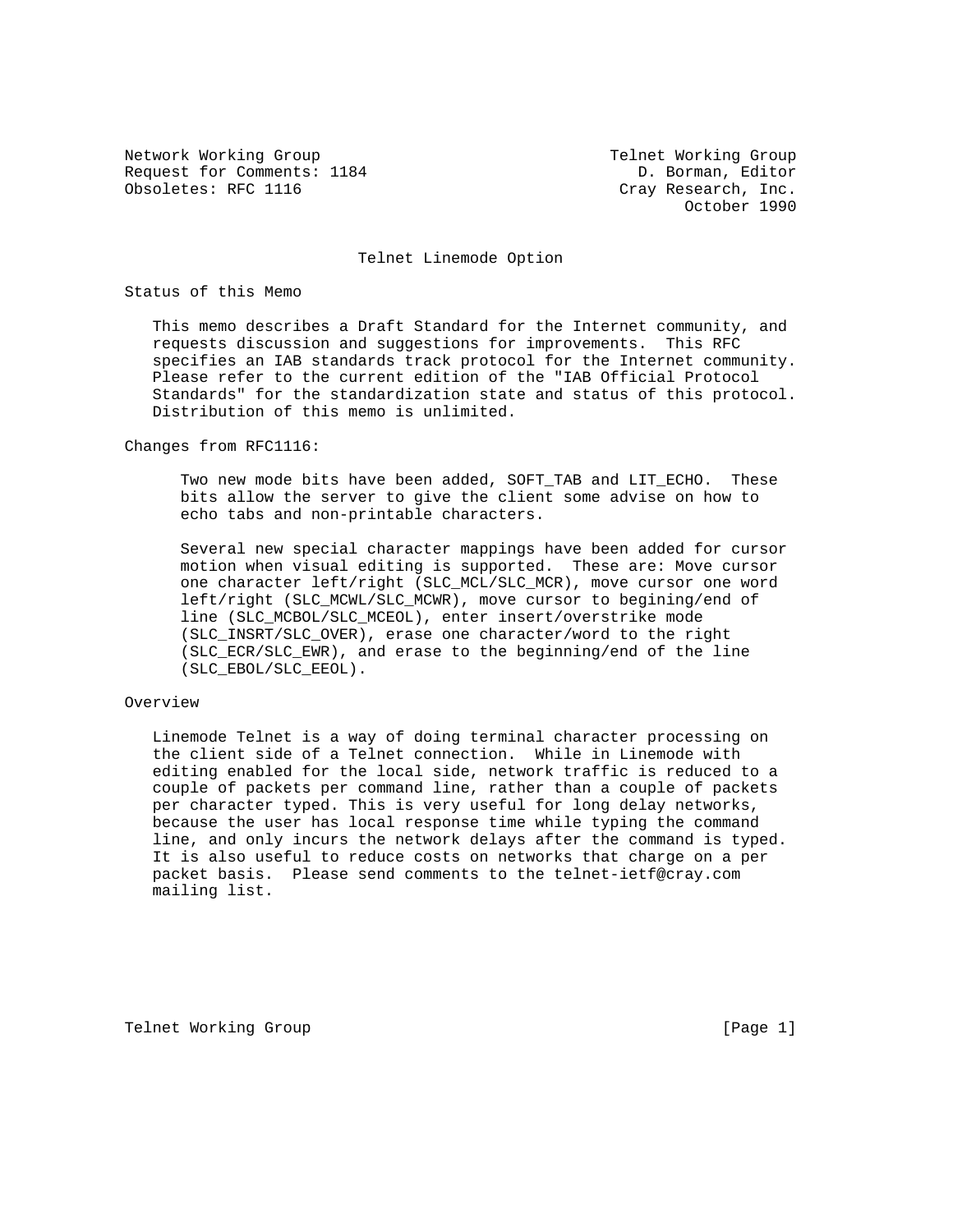|  |  |  | Table of Contents |
|--|--|--|-------------------|
|--|--|--|-------------------|

| 1.    | Command Names and Codes                      | 2              |
|-------|----------------------------------------------|----------------|
| $2$ . | Command Meanings                             | $\mathbf{3}$   |
| 2.1   | The LINEMODE function                        | 3              |
| 2.2   | LINEMODE suboption MODE                      | $\overline{4}$ |
| 2.3   | LINEMODE suboption FORWARDMASK               | 5              |
| 2.4   | LINEMODE suboption SLC, Set Local Characters | 6              |
| 2.5   | New control characters                       | 10             |
| 3.    | Default Specification                        | 11             |
| 4.    | Motivation                                   | 11             |
| 5.    | Implementation Rules                         | 13             |
| 5.1   | User Interface                               | 13             |
| 5.2   | End of line terminators                      | 14             |
|       | 5.3 Output processing                        | 14             |
| 5.4   | A terminal driver in Telnet?                 | 14             |
| 5.5   | Setting of Local Characters                  | 14             |
| 5.6   | FORWARDMASK and SLC FORW1 and SLC FORW2      | 15             |
| 5.7   | Valid and invalid modes and values           | 16             |
| 5.8   | Flushing input and output                    | 16             |
| 5.9   | State diagram for SLC                        | 18             |
|       | 5.10 Example of a connection                 | 19             |
| 6.    | Other Telnet options and RFCs                | 22             |
| 7.    | Security Considerations                      | 23             |
| 8.    | Author's Address                             | 23             |

# 1. Command Names and Codes

| LINEMODE |             | 34 |   |                |
|----------|-------------|----|---|----------------|
| MODE     |             |    | 1 |                |
|          | EDIT        |    |   | 1              |
|          | TRAPSIG     |    |   | 2              |
|          | MODE ACK    |    |   | 4              |
|          | SOFT TAB    |    |   | 8              |
|          | LIT ECHO    |    |   | 16             |
|          | FORWARDMASK |    | 2 |                |
| SLC      |             |    | 3 |                |
|          | SLC SYNCH   |    |   |                |
|          | SLC BRK     |    |   | 2              |
|          | SLC_IP      |    |   | 3              |
|          | SLC AO      |    |   | $\overline{4}$ |
|          | SLC AYT     |    |   | 5              |
|          | SLC EOR     |    |   | б              |
|          | SLC ABORT   |    |   | 7              |
|          | SLC EOF     |    |   | 8              |
|          | SLC_SUSP    |    |   | 9              |
|          | SLC EC      |    |   | 10             |
|          | SLC EL      |    |   | 11             |
|          |             |    |   |                |

Telnet Working Group **compared to the Community** [Page 2]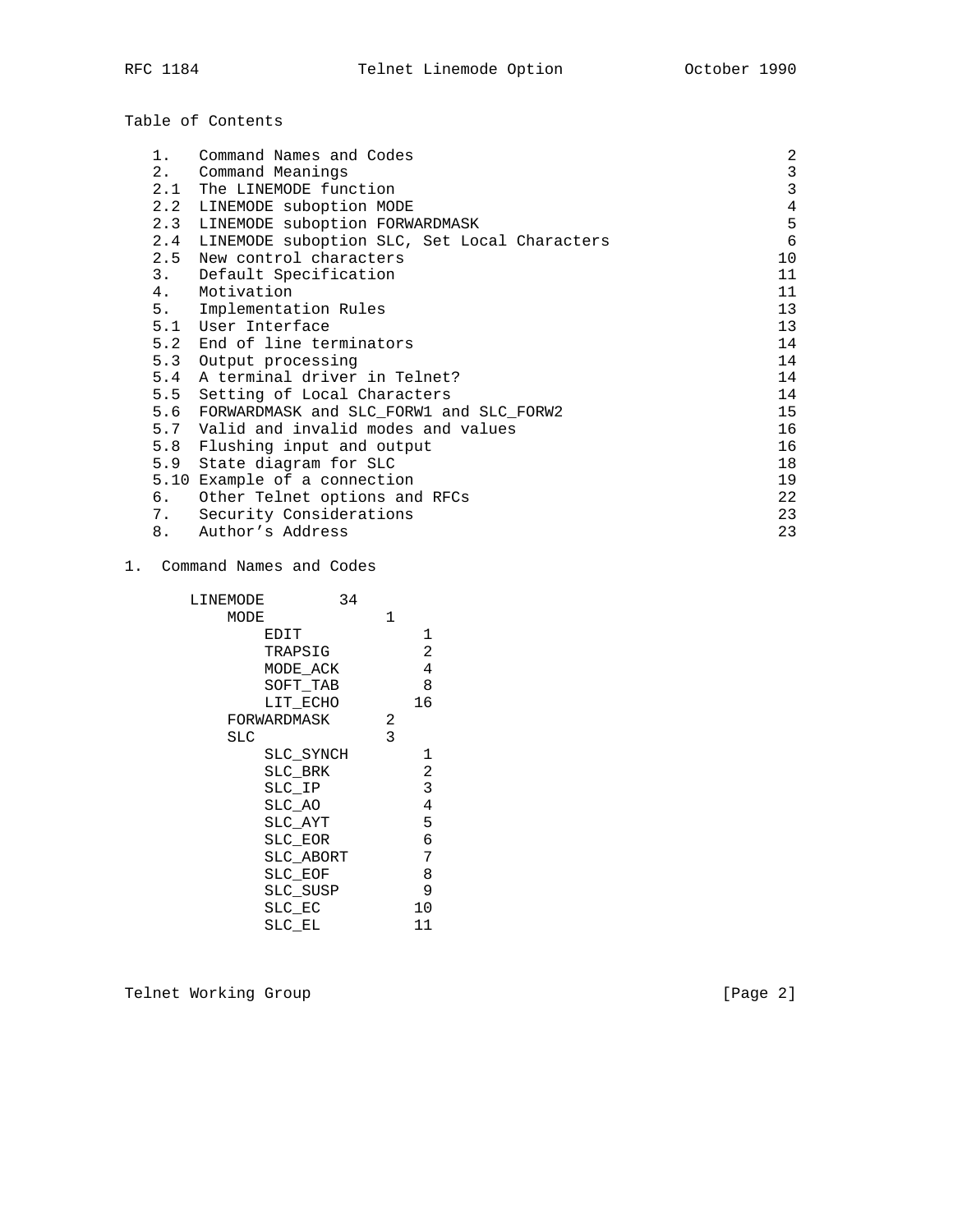|                      | SLC EW<br>SLC RP<br>SLC_LNEXT<br>SLC_XON<br>SLC_XOFF<br>SLC FORW1<br>SLC_FORW2<br>SLC MCL<br>SLC MCR<br>SLC_MCWL<br>SLC MCWR<br>SLC MCBOL<br>SLC MCEOL<br>SLC_INSRT<br>SLC OVER<br>SLC ECR<br>SLC EWR<br>SLC_EBOL<br>SLC EEOL | 12<br>13<br>14<br>15<br>16<br>17<br>18<br>19<br>20<br>21<br>22<br>23<br>24<br>25<br>26<br>27<br>28<br>29<br>30 |
|----------------------|-------------------------------------------------------------------------------------------------------------------------------------------------------------------------------------------------------------------------------|----------------------------------------------------------------------------------------------------------------|
|                      | SLC_DEFAULT<br>SLC VALUE<br>SLC CANTCHANGE<br>SLC NOSUPPORT<br>SLC LEVELBITS                                                                                                                                                  | 3<br>$\overline{2}$<br>$\mathbf{1}$<br>0<br>3<br>128                                                           |
| EOF<br>SUSP<br>ABORT | $SLC\_ACK$<br>SLC FLUSHIN<br>SLC FLUSHOUT 32<br>236<br>237<br>238                                                                                                                                                             | 64                                                                                                             |

2. Command Meanings

- 2.1 The LINEMODE function
	- IAC WILL LINEMODE

 The sender of this command REQUESTS permission to begin sub negotiation of the editing/signaling status. This should only be sent by the client side of the connection.

IAC WONT LINEMODE

 The sender of this command DEMANDS that sub-negotiation of the editing/signaling status not be allowed.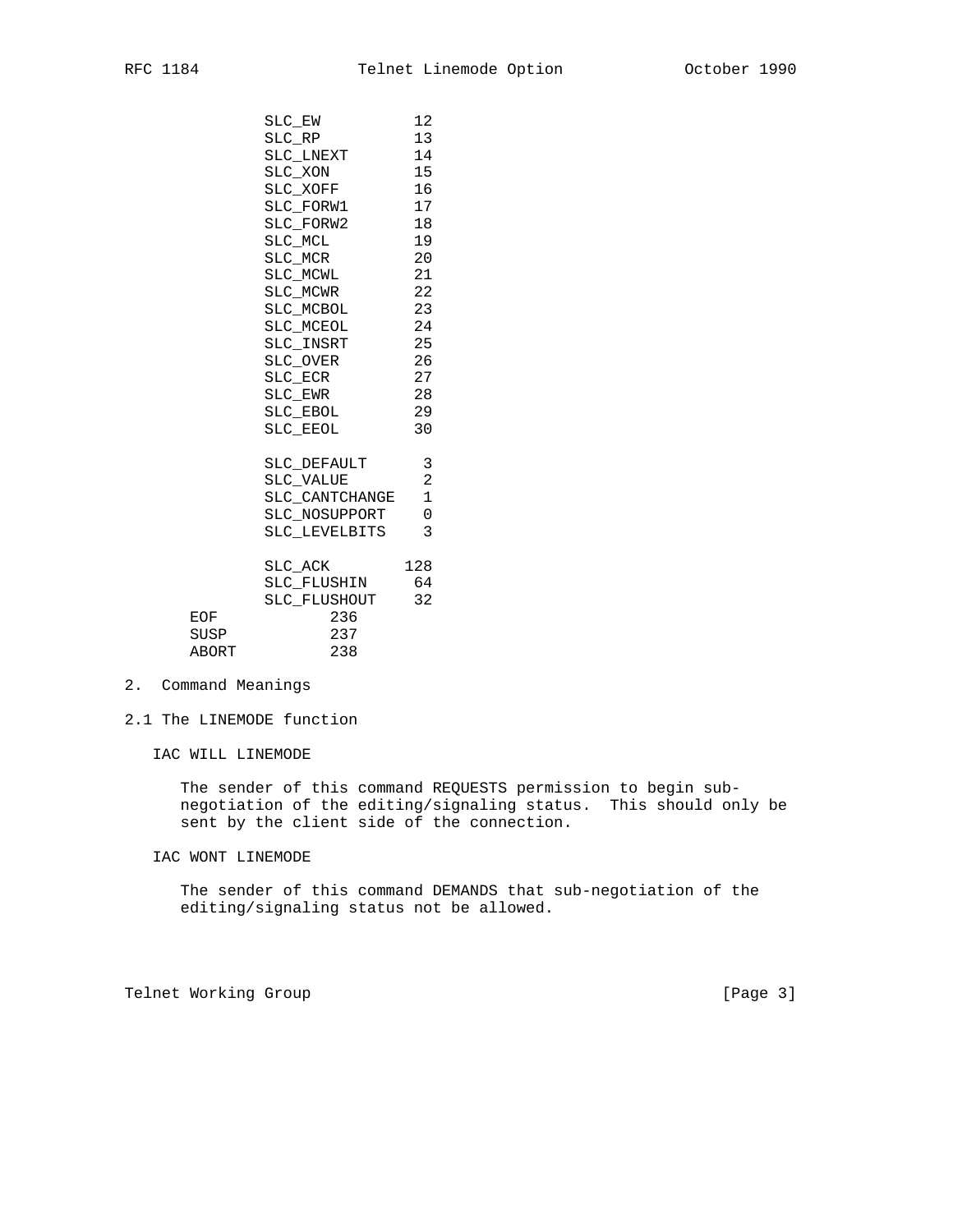## IAC DO LINEMODE

 The sender of this command REQUESTS that the remote side begin sub-negotiation of the editing/signaling status. This should only be sent by the server side of the connection.

IAC DONT LINEMODE

 The sender of this command DEMANDS that the remote side not begin sub-negotiation of the editing/signaling status.

- 2.2 LINEMODE suboption MODE
	- IAC SB LINEMODE MODE mask IAC SE

 The sender of this command CONFIRMS, or REQUESTS permission for, a switch to the mode defined by "mask".

 The "mask" is a bit mask of various modes that the connection can be in. Under normal operation, the server side of the connection will initiate mode changes, and the client will confirm the mode changes. The currently defined modes are:

- EDIT When set, the client side of the connection should process all input lines, performing any editing functions, and only send completed lines to the remote side. When unset, client side should not process any input from the user, and the server side should take care of all character processing that needs to be done.
- TRAPSIG When set, the client side should translate appropriate interrupts/signals to their Telnet equivalent. (These would be IP, BRK, AYT, ABORT, EOF, and SUSP) When unset, the client should pass interrupts/signals as their normal ASCII values.
- FLOW Logically, this belongs in the "mask". However, this would overlap the Telnet TOGGLE-FLOW-CONTROL option, so the Telnet TOGGLE-FLOW-CONTROL option is used instead. When DO/WILL LINEMODE is negotiated, DO/WILL TOGGLE- FLOW-CONTROL should also be negotiated. See RFC 1080, "Telnet Remote Flow Control", for correct usage.
- ECHO Logically, this belongs in the "mask". However, this would overlap the Telnet ECHO option, so the Telnet ECHO option is used instead. The client side should never negotiate "WILL ECHO". When the server has negotiated "WILL ECHO", the client should not echo data typed by the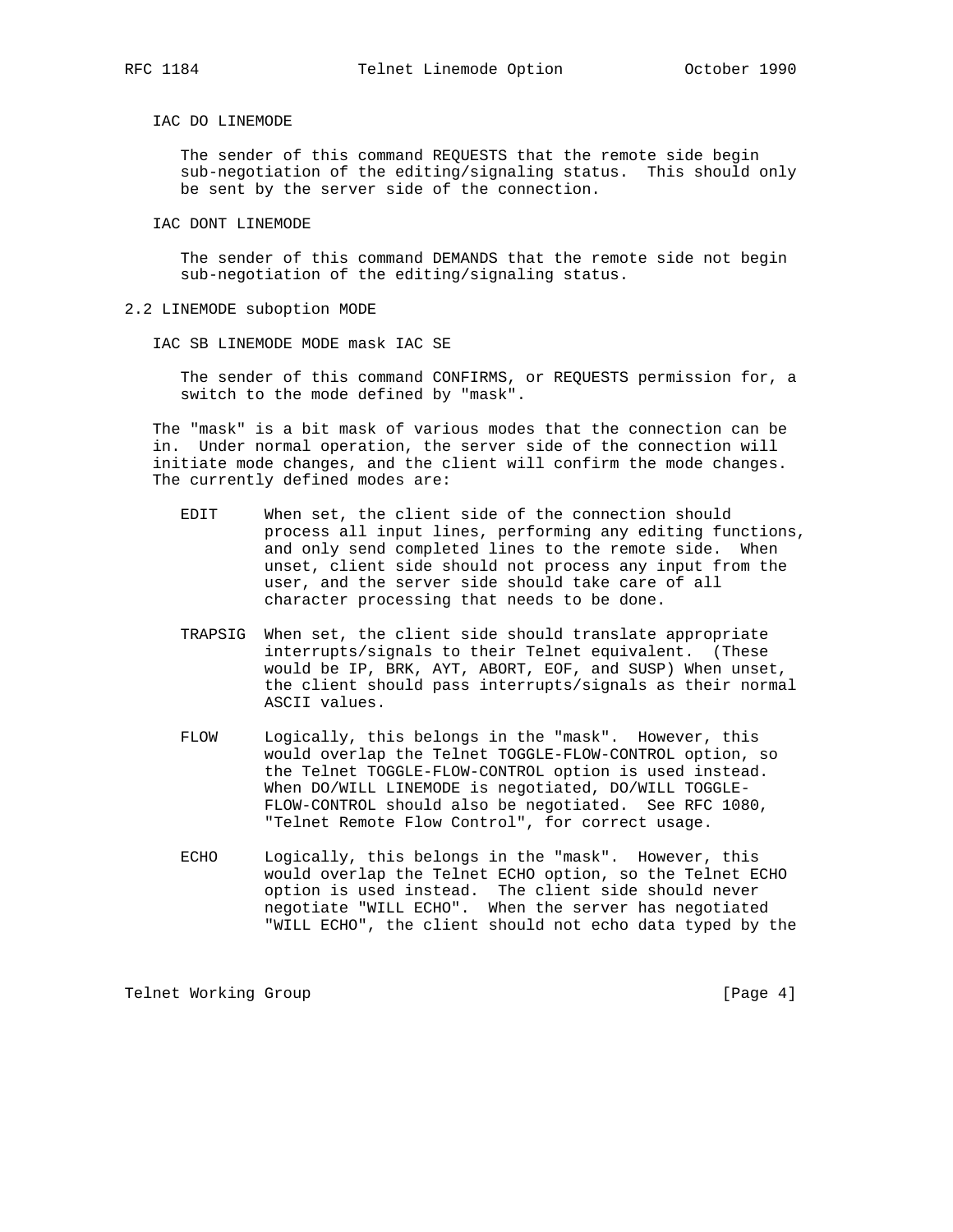user back to the user. When the server has negotiated "WONT ECHO", the the client is responsible for echoing data typed by the user back to the user. See RFC 857, "Telnet ECHO OPTION" for a complete discussion on the use of the Telnet ECHO option.

- SOFT\_TAB When set, the client side should expand the Horizontal Tab (HT) code, USASCII 9, into the appropriate number of spaces to move the printer to the next horizontal tab stop. When unset, the client side should allow the Horizontal Tab code to pass through un-modified.
- LIT\_ECHO When set, if the client side is echoing a non-printable character that the user has typed to the users screen, the character should be echoed as the literal character. If the LIT\_ECHO bit is not set, then the client side may echo the character in any manner that it desires. (Many systems echo unprintable characters as two character sequences, for example, they will echo "^A" for an ASCII 1 value.)

 When the client side of a connection receives a MODE command, it MUST agree with at least the state of the EDIT and TRAPSIG bits. If a MODE command is received with a mode mask that is currently in use (ignoring the MODE\_ACK bit), the MODE command is ignored. If a MODE command is received that is different from the current mode mask, then a reply is sent with either the new mode mask and the MODE\_ACK bit set, or a subset of the new mode mask. The only exception is that if the server receives a MODE with either the EDIT or TRAPSIG bits not set, it may set the EDIT and TRAPSIG bits in the response, and if the client receives a MODE with the EDIT or TRAPSIG bits set, it may not clear them in the response.

 When a MODE command is received with the MODE\_ACK bit set, and the mode is different that what the current mode is, the client will ignore the new mode, and the server will switch to the new mode. This ensures that both sides of the connection will resolve to the same mode. In all cases, a response is never generated to a MODE command that has the MODE\_ACK bit set.

2.3 LINEMODE suboption FORWARDMASK

IAC SB LINEMODE DO FORWARDMASK mask0 mask1 ... mask31 IAC SE

 The sender of this command request that the other side send any buffered data when any of the ASCII characters defined by the bit mask are received. Only the side of the connection that sent DO LINEMODE (the server side) may negotiate this. The mask is up to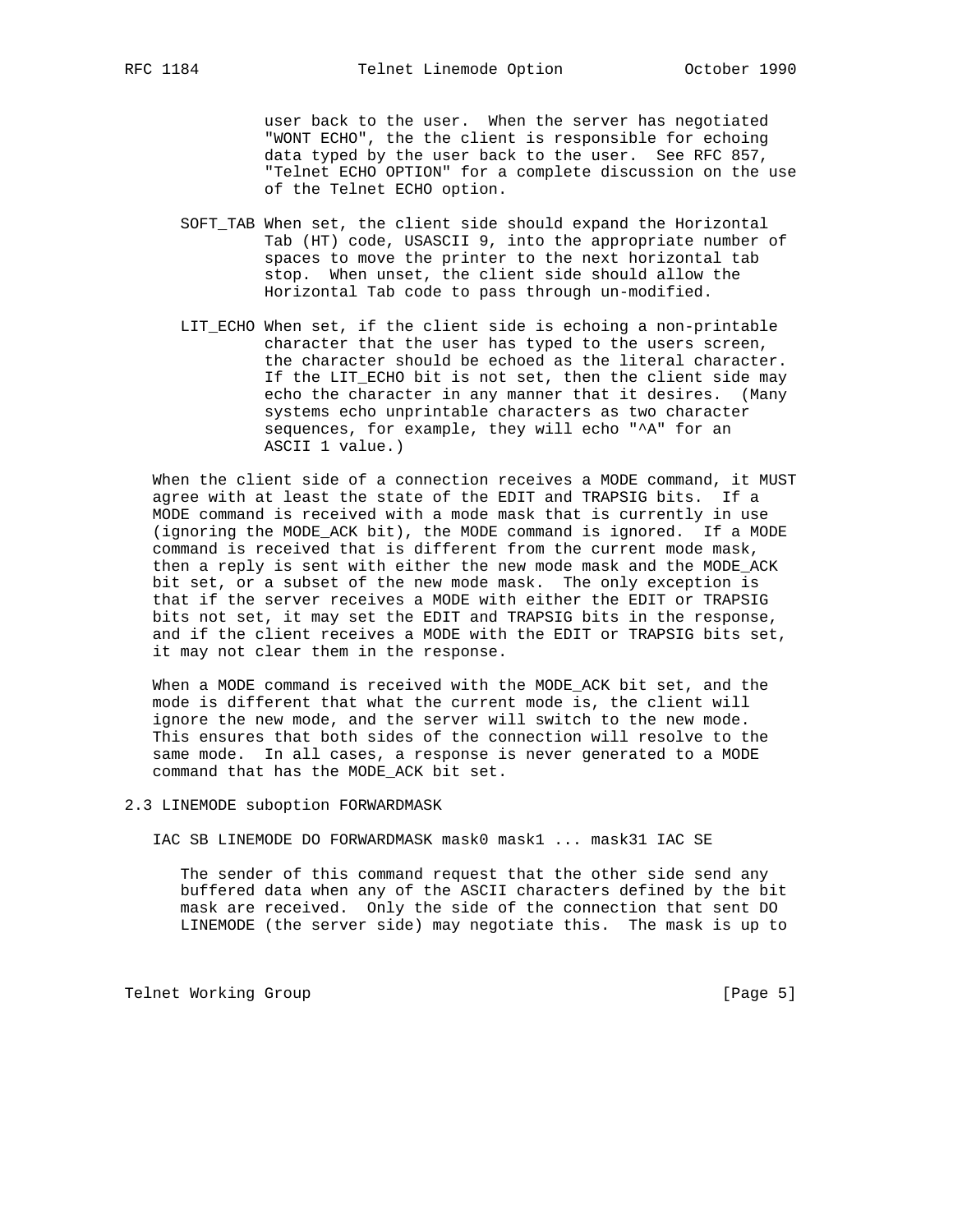32 octets long. Each octet represents 8 ASCII character codes. The high order bit of mask0 corresponds to an ASCII code of 0. The low order bit of mask0 corresponds to an ASCII code of 7. The high order bit of mask1 corresponds to an ASCII code of 8. The low order bit of mask1 corresponds to an ASCII code of 15, and so on. The mask list may be terminated before the end of the list, in which case all the rest of the mask octets are assumed to be reset (equal to zero). When the server side is in DONT TRANSMIT-BINARY mode, then only the first 16 octets of the mask (ASCII codes 0 through 127) are used. If any individual octet of the mask is equal to IAC, it must be sent as a double IAC.

IAC SB LINEMODE DONT FORWARDMASK IAC SE

 The sender of this command requests that the other side stop using the forward mask to determine when to send buffered data.

IAC SB LINEMODE WILL FORWARDMASK IAC SE

 This command is sent in response to a DO FORWARDMASK command. It indicates that the forward mask will be used to determine when to send buffered data.

IAC SB LINEMODE WONT FORWARDMASK IAC SE

 This command is sent in response to a DO FORWARDMASK command. It indicates that the forward mask will not be used to determine when to send buffered data.

2.4 LINEMODE suboption SLC, Set Local Characters

 The SLC suboption uses a list of octet triplets. The first octet specifies the function, the second octet specifies modifiers to the function, and the third octet specifies the ASCII character for the function.

IAC SB LINEMODE SLC <list of octet triplets> IAC SE

 The sender of this command REQUESTS that the list of octet triplets be used to set the local character to be used to send to perform the specified function.

 There are four levels that a function may be set to. SLC\_NOSUPPORT is the lowest, SLC\_CANTCHANGE is the next higher level, SLC\_VALUE is above that, and SLC\_DEFAULT is the highest level.

If the SLC\_LEVELBITS in the second octet are equal to SLC\_DEFAULT,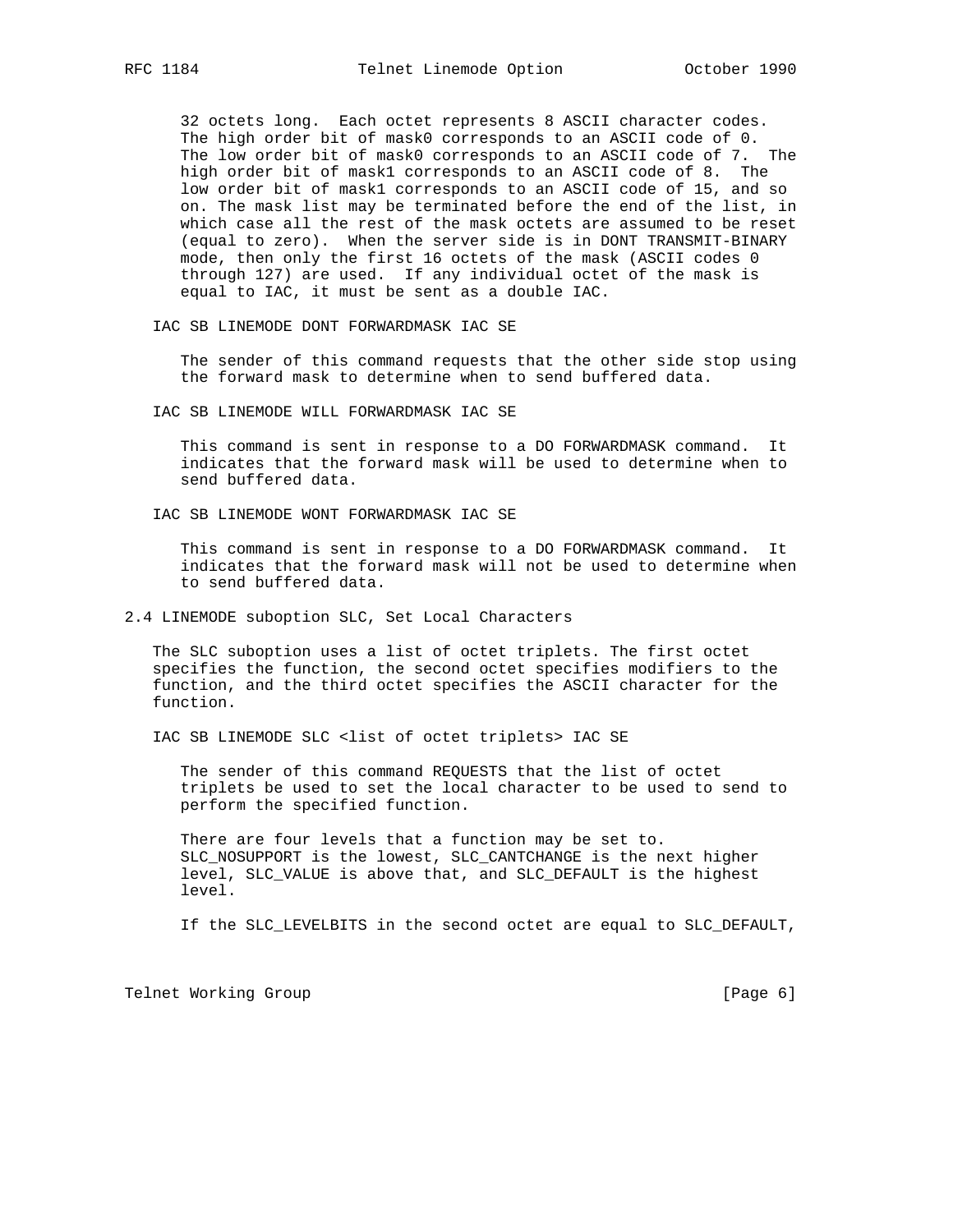then this particular function should use the system default on the other side of the connection.

 If the SLC\_LEVELBITS in the second octet are equal to SLC\_VALUE, then this function is supported, and the current value is specified by the third octet.

 If the SLC\_LEVELBITS in the second octet are equal to SLC\_CANTCHANGE, then this is a function that is supported, but the value for this function, specified in the third octet, cannot be changed.

 If the SLC\_LEVELBITS in the second octet are equal to SLC\_NOSUPPORT, then this particular function is not supported and should be disabled by the other side.

 If this is a response to a previous request to change a special character, and we are agreeing to the change, then the SLC\_ACK bit must be set in the second octet.

 If the SLC\_FLUSHIN bit is set in the second octet, then whenever this function is sent, a Telnet "sync" should be sent at the same time to flush the input stream.

 If the SLC\_FLUSHOUT bit is set in the second octet, then whenever this function is sent, output data should be flushed.

 Only the client may send an octet triplet with the first octet equal to zero. In this case, the SLC\_LEVELBITS may only be set to SLC\_DEFAULT or SLC\_VALUE, and the third octet does not matter. When the server receives 0 SLC\_DEFAULT 0, it should switch to its system default special character settings, and send all those special characters to the client. When the server receives 0 SLC\_VALUE 0, it should just send its current special character settings. Note that if the server does not support some of the editing functions, they should be sent as XXX SLC\_DEFAULT 0, rather than as XXX SLC\_NOSUPPORT 0, so that the client may choose to use its own values for those functions, rather than have to disable those functions even if it supports them.

 If any of the octets in the list of octet triplets is equal to IAC, it must be sent as a double IAC.

 When a connection is established, it is the responsibility of the client to either request the remote default values for the special characters, or to send across what all the special characters should be set to.

Telnet Working Group **Example 20** and the contract of the contract of  $[Page 7]$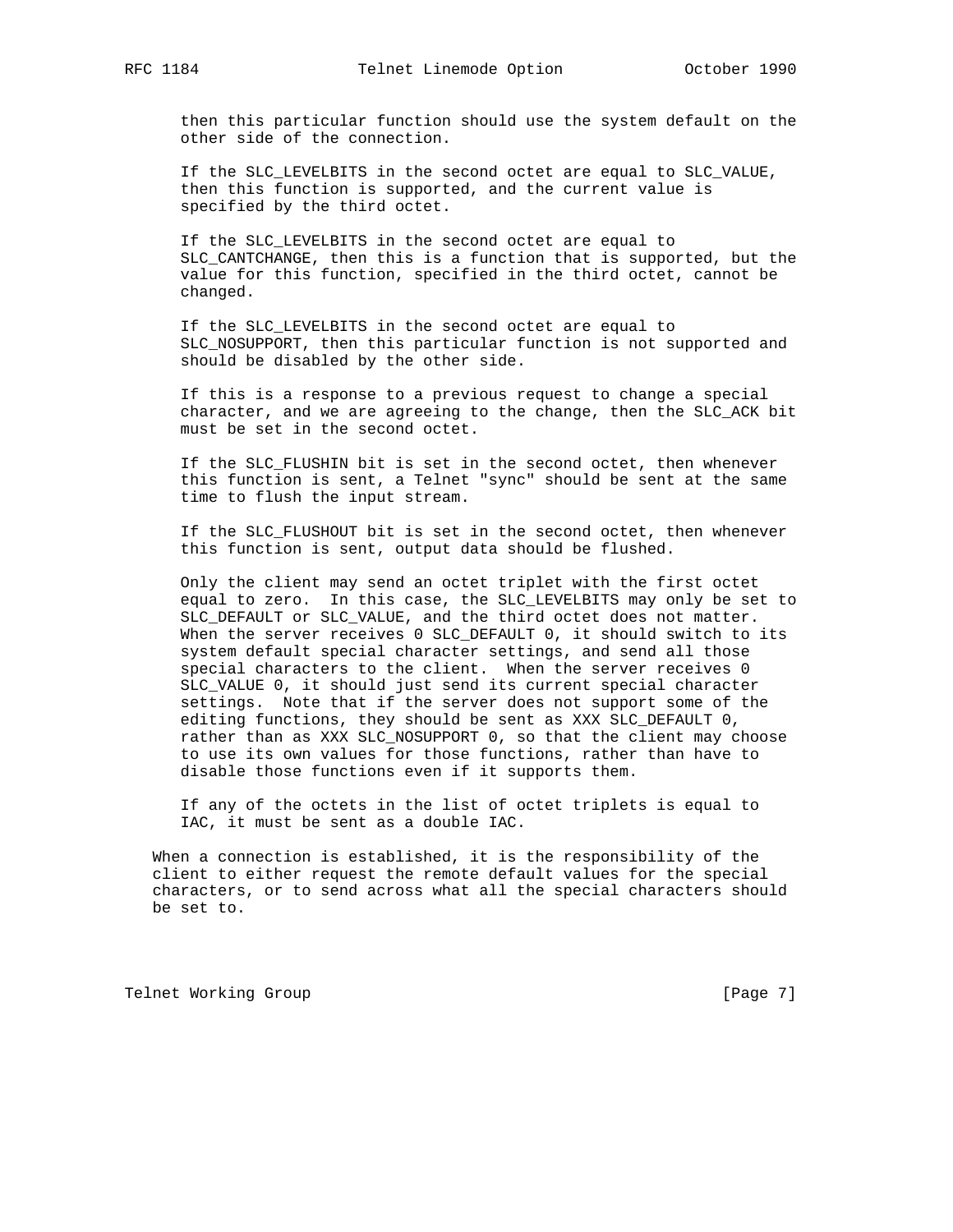The function values can be put into two groups, functions that are to be translated to their Telnet equivalents before being sent across the Telnet connection, and functions that are to be recognized and processed locally.

 First, we have those characters that are to be mapped into their Telnet equivalents:

- SLC\_SYNCH Synch. See RFC 854, "TELNET PROTOCOL SPECIFICATION", for a complete description.
- SLC\_BRK Break. See RFC 854, "TELNET PROTOCOL SPECIFICATION", for a complete description.
- SLC\_IP Interrupt Process. See RFC 854, "TELNET PROTOCOL SPECIFICATION", for a complete description.
- SLC\_AO Abort Output. See RFC 854, "TELNET PROTOCOL SPECIFICATION", for a complete description.
- SLC\_AYT Are You There. See RFC 854, "TELNET PROTOCOL SPECIFICATION", for a complete description.
- SLC\_EOR End of Record. See RFC 885, "TELNET END OF RECORD OPTION" for a complete description.
- SLC\_ABORT Abort. See section 2.5 for a complete description.
- SLC\_EOF End of File. See section 2.5 for a complete description.
- SLC\_SUSP Suspend. See section 2.5 for a complete description.

Next, we have the locally interpreted functions.

- SLC\_EC Erase Character. This is the character that is typed to erase one character from the input stream. See RFC 854, "TELNET PROTOCOL SPECIFICATION", for a complete description.
- SLC\_EL Erase Line. This is the character that is typed to erase the entire contents of the current line of input. See RFC 854, "TELNET PROTOCOL SPECIFICATION", for a complete description.
- SLC\_EW Erase Word. This is the character that is typed to erase one word from the input stream.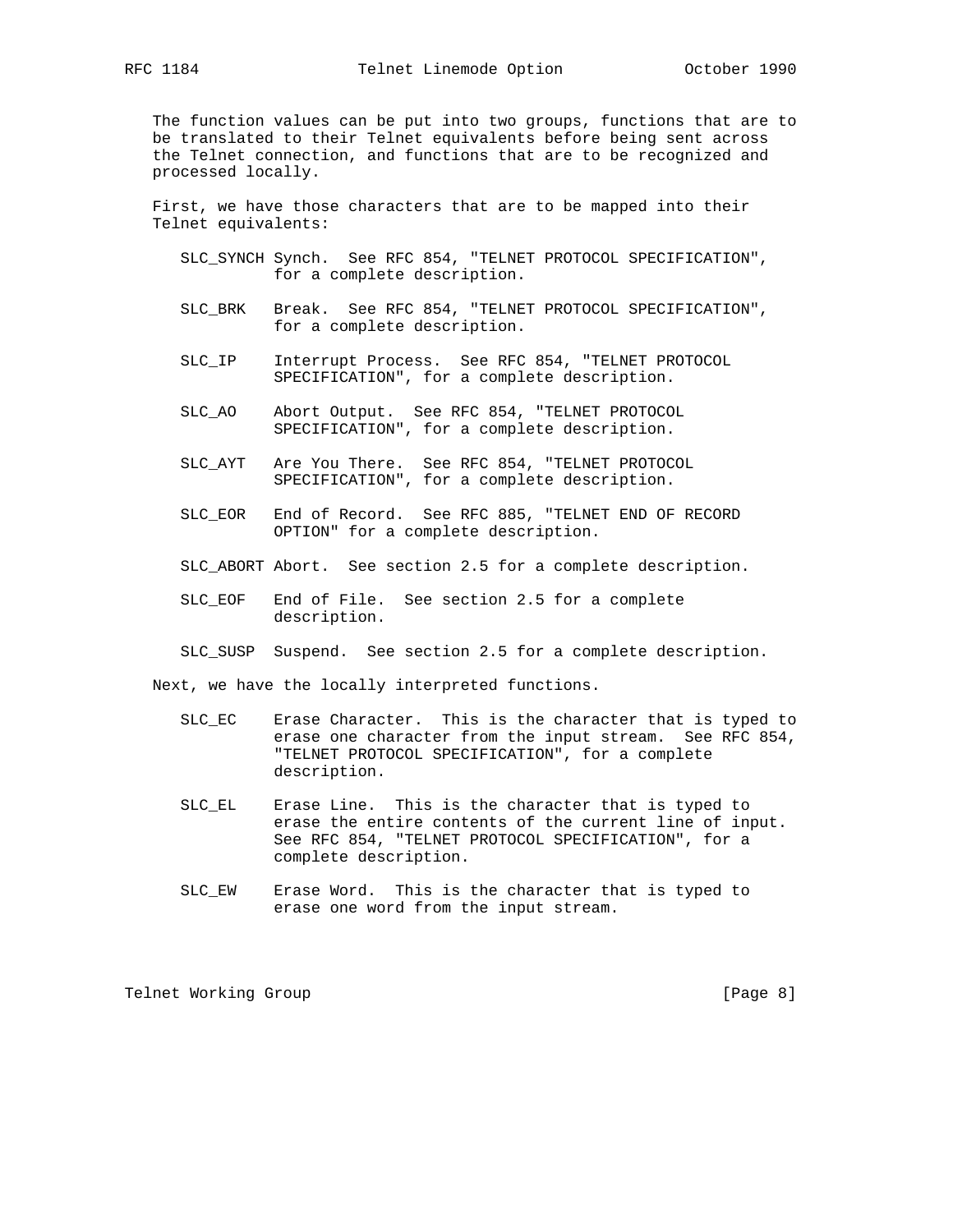SLC\_RP Reprint Line. This is the character that is typed to cause the current line of input to be reprinted, leaving

the cursor at the end of the line.

- SLC\_LNEXT Literal Next. This is the character that is typed to indicate that the next character is to be taken literally, no character processing should be done with it, and if it is a special character that would normally get mapped into a Telnet option, that mapping should not be done.
- SLC\_XON Start Output. This is the character that is sent to resume output to the users terminal.
- SLC\_XOFF Stop Output. This is the character that is sent to stop output to the users terminal.
- SLC\_FORW1 Forwarding character. This is a character that should cause all data currently being buffered, and this character, to be sent immediately.
- SLC\_FORW2 Forwarding character. This is another character that is to be treated in the same manner as SLC\_FORW1.
- SLC\_MCL Move cursor one character left. When visual editing is supported, this is the character that, when typed, will move the cursor one character to the left in the display.
- SLC\_MCR Move cursor one character right. When visual editing is supported, this is the character that, when typed, will move the cursor one character to the right in the display.
- SLC\_MCWL Move cursor one word left. When visual editing is supported, this is the character that, when typed, will move the cursor one word to the left in the display.
- SLC\_MCWR Move cursor one word right. When visual editing is supported, this is the character that, when typed, will move the cursor one word to the right in the display.
- SLC\_MCBOL Move cursor to the begining of the line. When visual editing is supported, this is the character that, when typed, will move the cursor to the begining of the line that is being edited.
- SLC\_MCEOL Move cursor to the end of the line. When visual editing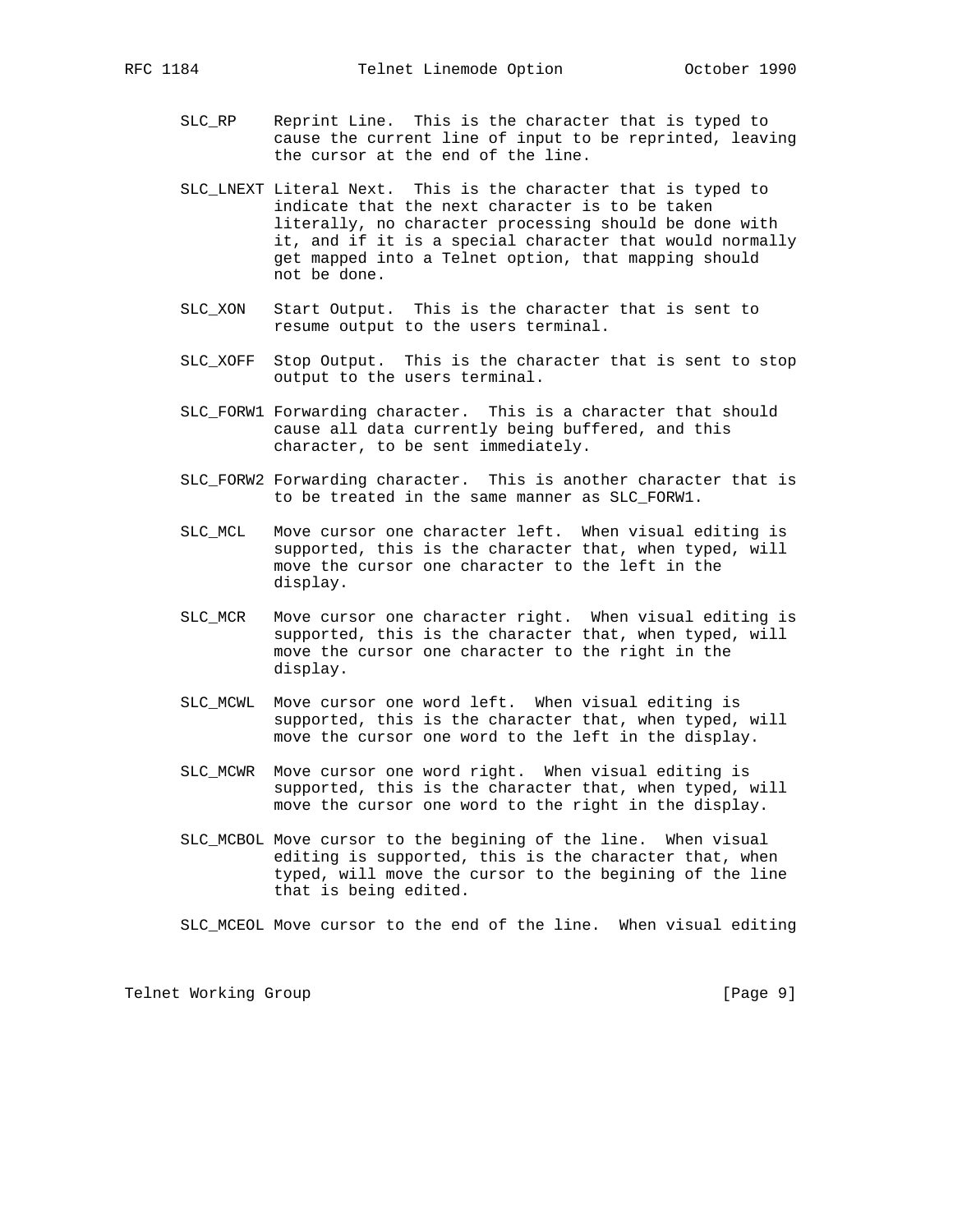is supported, this is the character that, when typed, will move the cursor to the end of the line that is being edited.

- SLC\_INSRT Enter insert mode. When visual editing is supported, after this character is typed, all normal characters that are subsequently typed will be inserted into the display.
- SLC\_OVER Enter overstrike mode. When visual editing is supported, after this character is typed, all normal charactersthat are subsequently typed will overwrite any characters in the current display. If the SLC\_INSRT and SLC\_OVER variables are set to the same value, then that value is to act as a toggle between overstrike and insert mode.
- SLC\_ECR Erase character to the right. When visual editing is supported, this is the character that, when typed, will erase one character to the right of the cursor.
- SLC\_EWR Erase word to the right. When visual editing is supported, this is the character that, when typed, will erase one word to the right of the cursor.
- SLC\_EBOL Erase to the begining of the line. When visual editing is supported, this is the character that, when typed, will erase all the characters to the left of the cursor.
- SLC\_EEOL Erase to the end of the line. When visual editing is supported, this is the character that, when typed, will erase all characters to the right of the cursor.

For SLC EEOL, SLC EWR, and SLC ECR, if a system has a cursor that is not diplayed between characters, but is positioned over a character, that character is assumed to be to the right of the cursor. Thus, the SLC\_ECR will erase the character that is under the current cursor position.

2.5 New control characters

IAC ABORT

 Abort. Similar to "IAC IP", but means only to abort or terminate the process to which the NVT is connected. (The Telnet spec says IP may "suspend, interrupt, abort or terminate" the process.) If a system does not have two methods of interrupting a process, then ABORT and IP should have the same effect.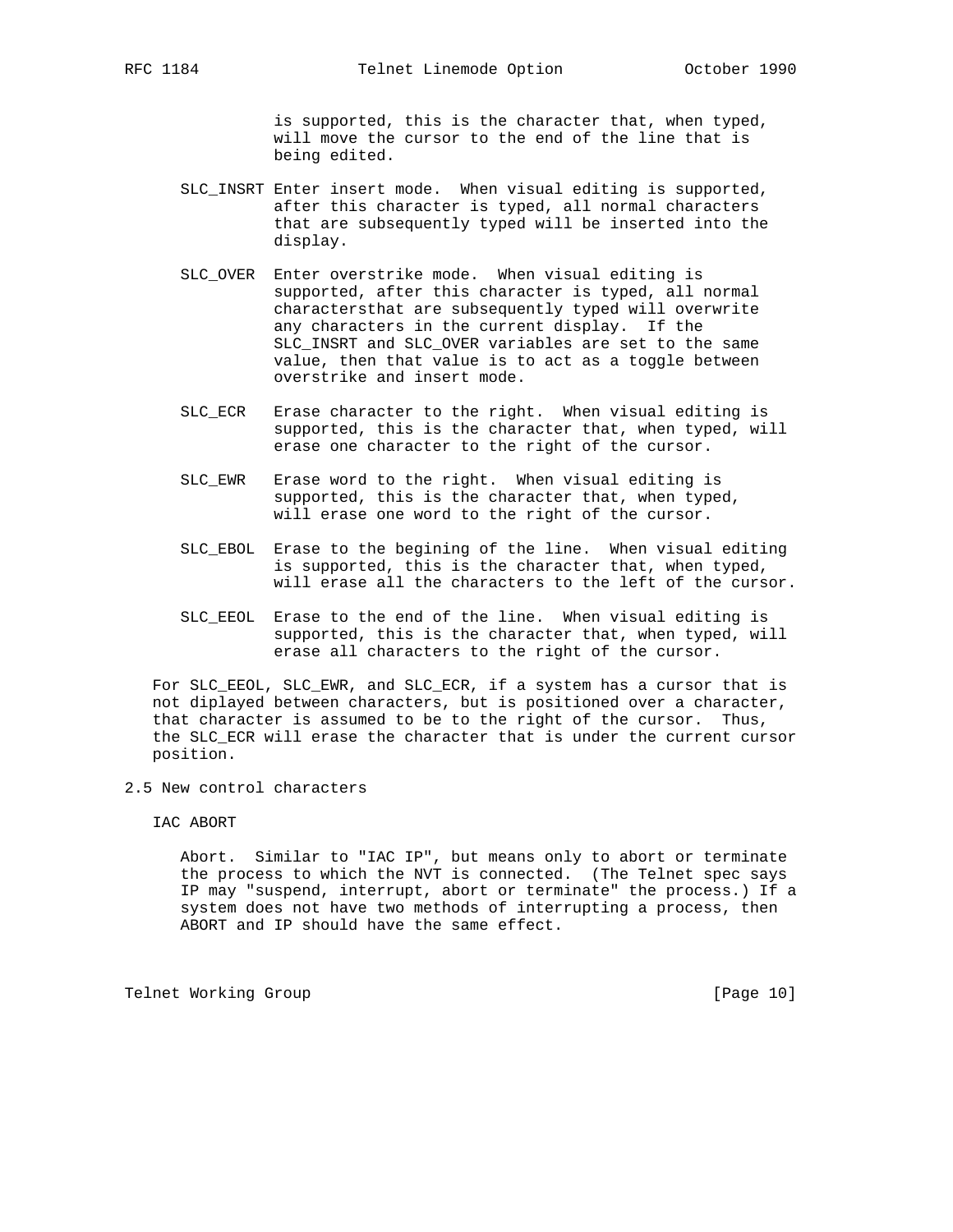#### IAC SUSP

 Suspend the execution of the current process attached to the NVT in such a way that another process will take over control of the NVT, and the suspended process can be resumed at a later time. If the receiving system does not support this functionality, it should be ignored.

IAC EOF

 End Of File. The recipient should notify the process connected to the NVT that an end of file has been reached. This is intended for systems that support the ability for the user to type in an EOF character at the keyboard.

3. Default Specification

The default specification for this option is

WONT LINEMODE

DONT LINEMODE

 meaning there will not be any subnegotiation of the mode of the connection.

If WILL LINEMODE is negotiated, the defaults are:

 IAC SB LINEMODE MODE 0 IAC SE IAC SB LINEMODE WONT FORWARDMASK IAC SE

If DO LINEMODE is negotiated, the defaults are:

 IAC SB LINEMODE MODE 0 IAC SE IAC SB LINEMODE DONT FORWARDMASK IAC SE

Character values for SLC default to SLC\_NOSUPPORT.

4. Motivation

 With increasing Telnet usage, it has become apparent that the ability to do command line processing on the local machine and send completed lines to the remote machine is a feature necessary in several environments. First, in the case of a connection over long delay equipment, it is very frustrating to the user to have the echoing of his data take several seconds. Second, some supercomputers, due to their nature, are not good at handling and processing single character input. For these machines, it is better to have the front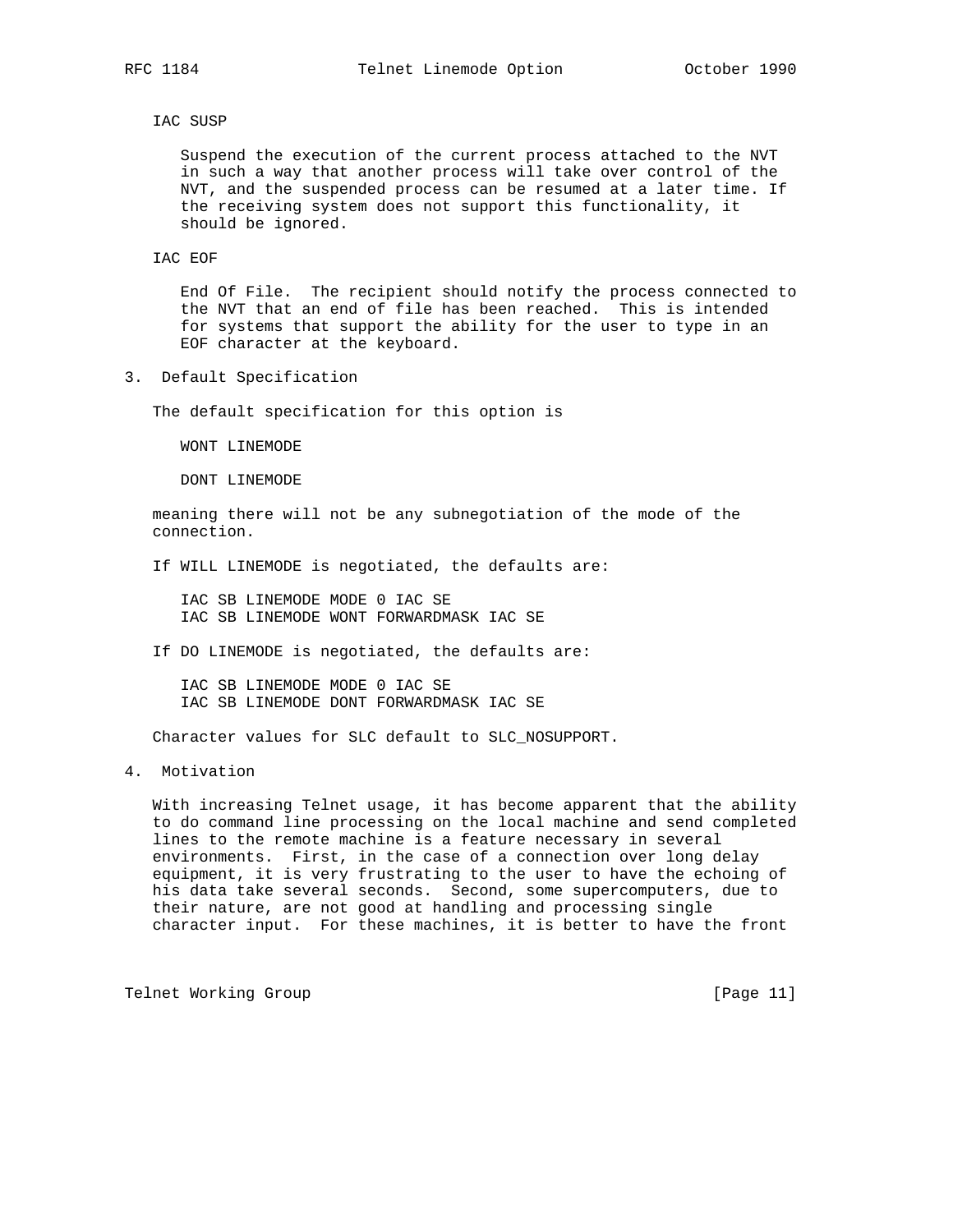end computer do the character processing, and leave the supercomputer's cycles available for doing vectorized number crunching.

 There have been attempts to make local line editing work within the existing Telnet specs. Indeed, the 4.3 BSD tape includes a version of Telnet that attempts to do this through recognition of the state of the ECHO and SUPRESS-GO-AHEAD options; other implementations do this recognition purely through the ECHO option.

 There are problems with both of these methods. Using just the ECHO provides no mechanism to have ECHO to the user turned off, and leave local character processing on, for example, when a user is typing a password.

 The usage of the SUPRESS-GO-AHEAD comes from reading into RFC 858, where it states:

 "In many TELNET implementations it will be desirable to couple the SUPRESS-GO-AHEAD option to the echo option so that when the echo option is in effect, the SUPPRESS-GO-AHEAD option is in effect simultaneously: both of these options will normally have to be in effect simultaneously to effect what it commonly understood to be character at a time echoing by the remote computer."

 The reverse reading of this is that without the ECHO option or the SUPPRESS-GO-AHEAD option, you are in line at a time mode, implying local line editing. This has the obvious problem that that is not what the SUPPRESS-GO-AHEAD option is supposed to mean.

 Other shortcomings are that the Telnet specification is not rich enough to handle all of the special characters that some of the current operating systems support. For example, the ECHO/SGA implementation supports two ways of interrupting a process, by borrowing the BRK option for the second interrupt. Some implementations have taken the EOR option to send an End-Of-File. Obviously, this is using things for which they were not intended, and the correct solution would be to define new options.

 Another problem is that some implementations of line mode buffer up the input until the end of the line, and then send the whole line across, editing characters and all. No local editing of the line has been done.

 After examining several implementations, it has become clear that the correct thing to do is to implement new options to enhance the current Telnet specification so that it can support local line editing in a reasonable, reliable, and consistent manner.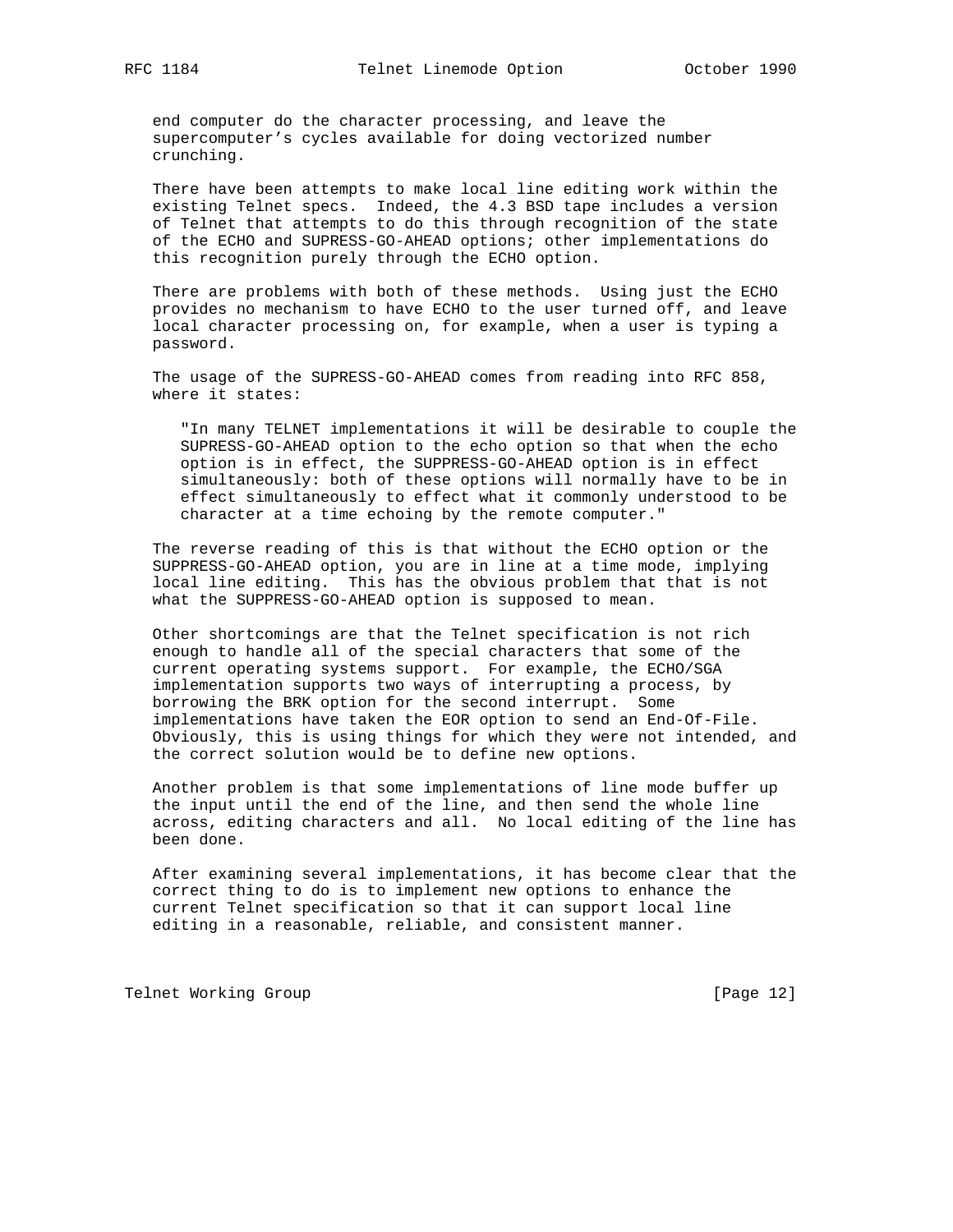There are three states that are of interest.

- 1) Local line editing and local signal trapping
- 2) Remote line editing, local signal trapping
- 3) Remote line editing, remote signal trapping

 The case of local line editing and remote signal trapping is not a very interesting case, because you don't recognize the signals, and cannot send them to the remote side for it to recognize until the line has been completed. Also, special signals usually will have an effect on the line editing function, and if they are not being trapped locally the desired action will not happen.

 Local line editing means that all normal command line character processing, like "Erase Character" and "Erase Line", happen on the local system, and only when "CR LF" (or some other special character) is encountered is the edited data sent to the remote system.

 Signal trapping means, for example, that if the user types the character associated with the IP function, then the "IAC IP" function is sent to the remote side instead of the character typed. Remote signal trapping means, for example, that if the user types the character associated with the IP function, then the "IAC IP" function is not sent to the remote side, but rather the actual character typed is sent to the remote side.

5. Implementation Rules

 It is expected that any implementation that supports the Telnet LINEMODE option will support all of this specification.

5.1 User Interface

 Normally, the entire user interface is left up to the implementor. However, there is functionality that the user should be able to specify on the client side of the connection. During a Telnet session, the client side should allow some mechanism for the user to give commands to the local Telnet process. These commands should at least allow the user to:

- 1) Change the mode of the connection. The user should be able to attempt to turn EDIT, FLOW, TRAPSIG, and ECHO on and off. The server may refuse to change the state of the EDIT and TRAPSIG bits.
- 2) Import or export SLC. The user should be able to tell the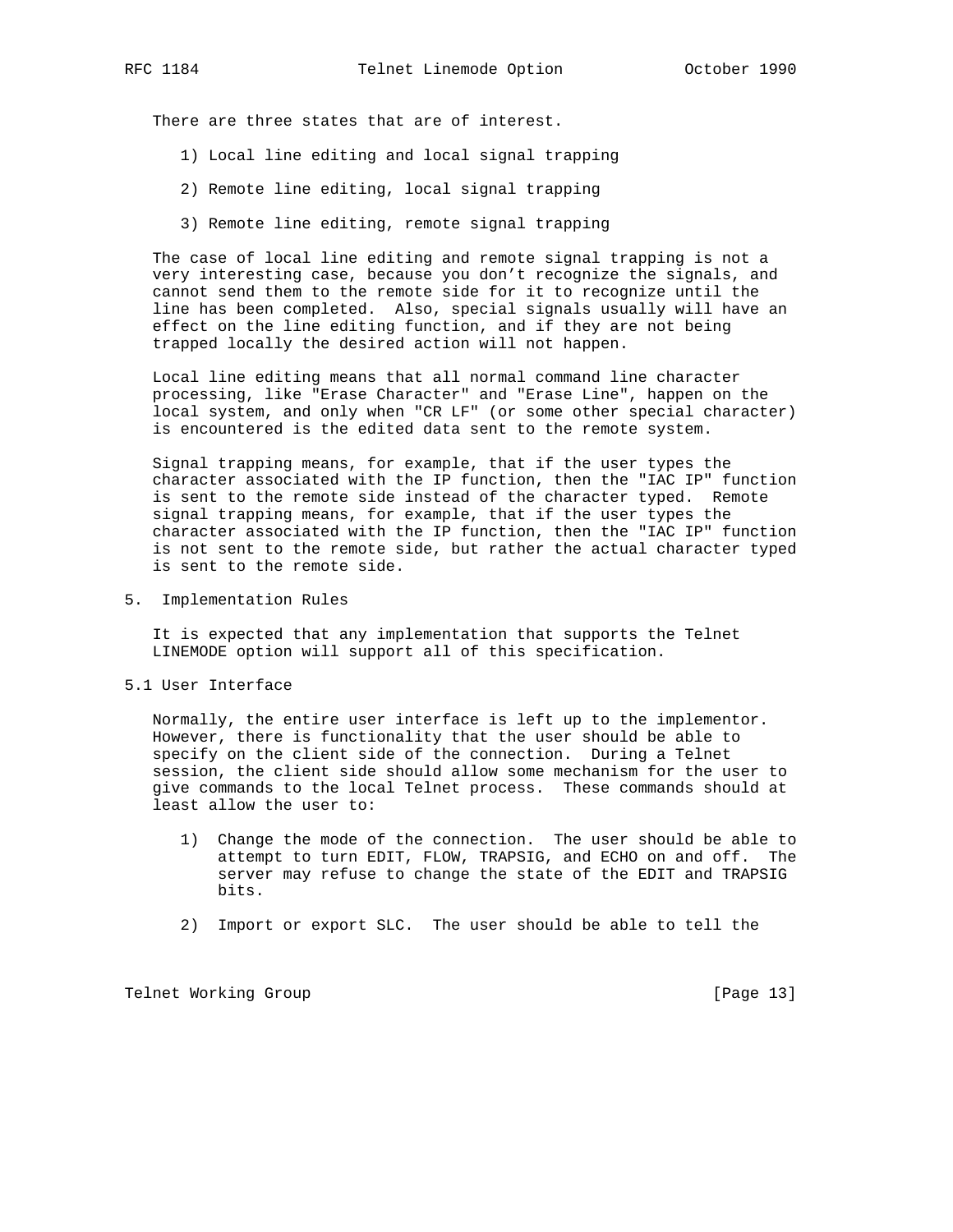local Telnet process whether he wants to use the local or the current or default remote definitions of the special characters.

- 3) Manual sending of options. The user should be able to tell the local Telnet process to explicitly send any of the Telnet options (like IP, ABORT, AYT, etc).
- 5.2 End of line terminators.

 When LINEMODE is turned on, and when in EDIT mode, when any normal line terminator on the client side operating system is typed, the line should be transmitted with "CR LF" as the line terminator. When EDIT mode is turned off, a carriage return should be sent as "CR NUL", a line feed should be sent as LF, and any other key that cannot be mapped into an ASCII character, but means the line is complete (like a DOIT or ENTER key), should be sent as "CR LF".

5.3 Output processing

 Regardless of what mode has been negotiated, the server side is responsible for doing all output processing. Specificly, it should send "CR LF" when it wants the "newline" function, "CR NUL" when it wants just a carriage return, and "LF" when it wants just a linefeed.

5.4 A terminal driver in Telnet?

 Conforming implementations need not do all the line editing themselves. There is nothing wrong with letting the system terminal driver handle the line editing, and have it hand to the Telnet application the completed and edited line, which is then sent to the remote system.

5.5 Setting of Local Characters

 When this RFC was being developed, the original thought was that both sides of the connection would use their own defaults for the special characters, even if they were not the same on both sides of the connection. If this scheme is used, though, the view that the user has is that the local special characters are being used, and the remote character settings don't matter. It was decided that the client side of the connection should be in control of the character settings.

 When LINEMODE is negotiated, the client must either export the local character settings to the server, or send a request (SLC 0 SLC\_DEFAULT 0) to import the servers special characters. The usual action would be that a client running on a full fledged computer

Telnet Working Group **by Telnet Working** Group **and Constanting Constanting Constanting Constanting Constanting Constanting Constanting Constanting Constanting Constanting Constanting Constanting Constanting Constanting Co**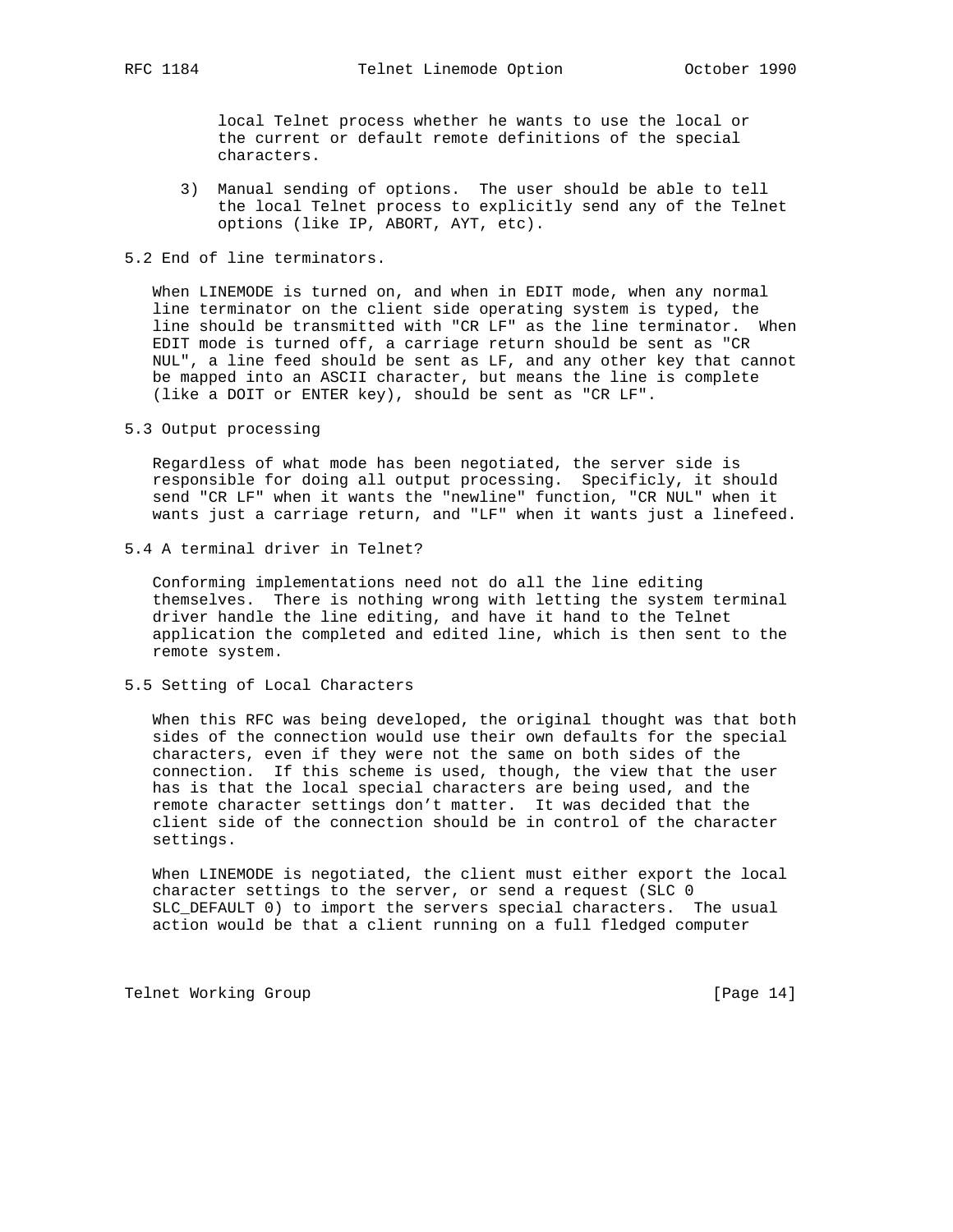would export the special characters, and a client running where there are no local defaults (like on some terminal servers) would import the special characters.

When an SLC command is received, the action taken should be:

- 1) Ignore it if it is the same as the current settings.
- 2) If the SLC\_LEVELBITS are the same as the current level bits, but the value is different and the SLC\_ACK bit is set, no reply is generated. On the server side, the command is ignored, and on the client side, a switch is made to the new value. This is so that if a request to change the same character is generated by both the server and the client, they will both settle on the clients requested value.
- 3) If we agree with the new setting, we switch to it and reply with the same value, but also set the SLC\_ACK bit.
- 4) If we don't agree, we send a response with what we think the value should be. The SLC\_ACK bit is NOT set in this case. You may only disagree with a value by sending a different value at a lower level.

 If the remote system doesn't support some of the line editing characters, but the front end does, then the front end may use the local definitions for those characters when in line mode. In this case, the server should send "SLC xxx SLC\_DEFAULT 0" in response to a "SLC 0 SLC\_DEFAULT 0" request, and just ack whatever value the client requests to set the function to.

 The SLC\_FORW2 character should only be used if SLC\_FORW1 is already in use.

5.6 FORWARDMASK and SLC\_FORW1 and SLC\_FORW2

 To help ease the amount of work needed to implement the client side, two methods of setting forwarding characters are provided. The SLC\_FORW1 and SLC\_FORW2 allow for the setting of two additional characters on which to forward buffered input data. Since many terminal drivers have the ability to set one or more line delimiters, it is fairly easy to support these without having to implement through the local terminal driver, rather than putting a terminal driver into Telnet. If the local terminal driver has functionality that maps easily into the FORWARDMASK, then it can also be easily supported. If the local terminal driver does not support that, then it would require more work to support FORWARDMASK.

Telnet Working Group **by Telnet Working** Group **and Constanting Constanting Constanting Constanting Constanting Constanting Constanting Constanting Constanting Constanting Constanting Constanting Constanting Constanting Co**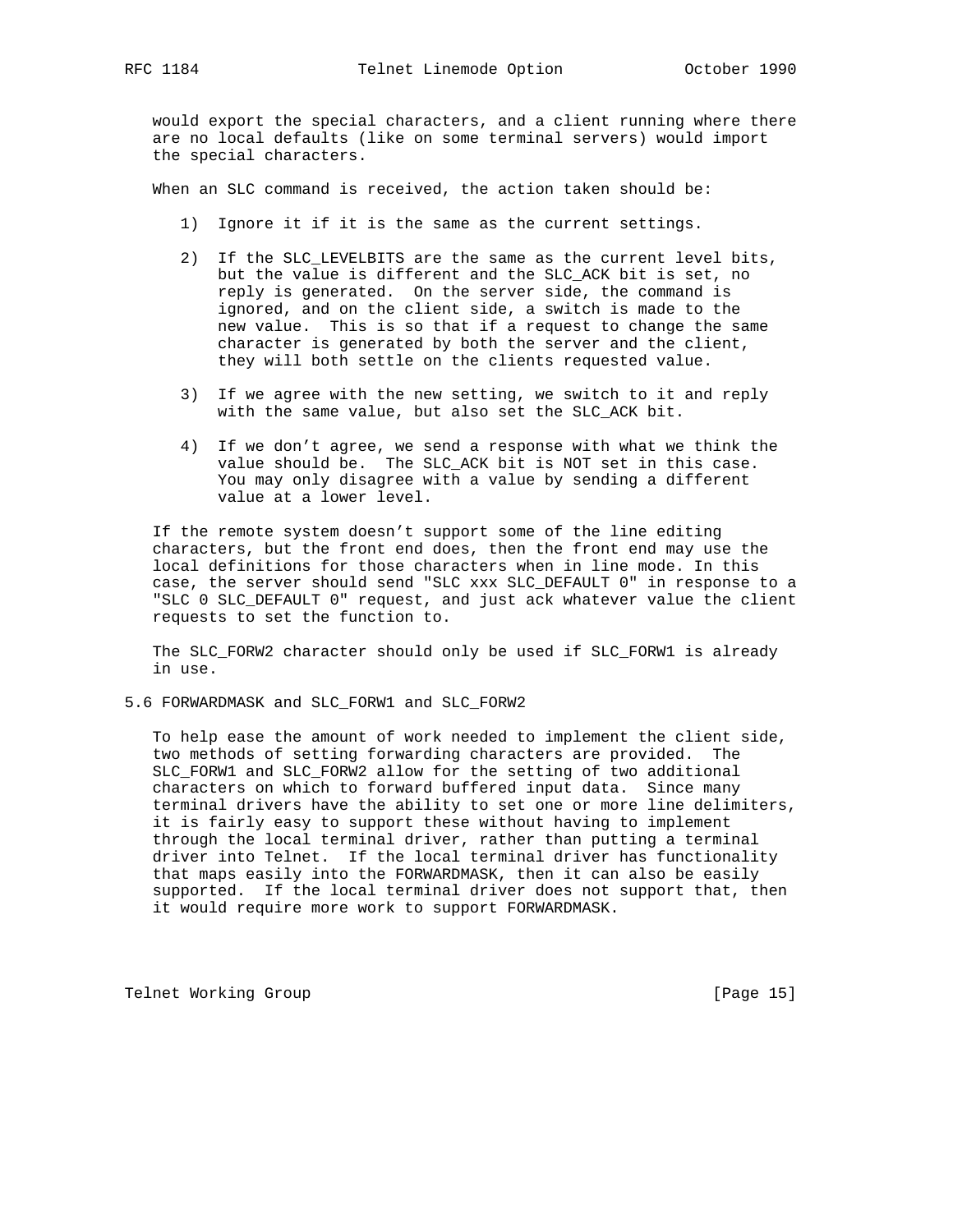Also note that the client side is required to forward data when it sees one of SLC\_FORW1, SLC\_FORW2, or FORWARDMASK characters, or when any normal line termination or special signal is encountered. The client side is also free to forward on other characters that it chooses. For example, if the server side sent a FORWARDMASK that asked for data to be forwarded on the first 20 control characters (ASCII codes 1 through 024), and the client side cannot have its local terminal driver forward on just the first 20 control characters, but it can have the local terminal driver forward on any control character (ASCII codes 1 through 039), then the client side could validly accept the FORWARDMASK, and forward on any control character. When in EDIT mode, care should be taken to not forward at random times, since once that data is forwarded, no more editing on the forwarded part of the line can be done. The only time (other than the normal times) that data should be forwarded when in EDIT mode would be if a single input line is too long to handle locally.

5.7 Valid and invalid modes and values

 At no time should "DO LINEMODE" be negotiated in both directions of the Telnet connection. The side that is the "DO LINEMODE" is considered to be the server side, and the side that is "WILL LINEMODE" is the client side.

 At no time should "SB LINEMODE DO/DONT FORWARDMASK", be sent unless "DO LINEMODE" has been previously negotiated. At no time should "SB LINEMODE WILL/WONT FORWARDMASK", be sent unless "WILL LINEMODE" has been previously negotiated.

 If an ABORT, EOF or SUSP, is received and the system does not support that functionality, it may just be ignored.

5.8 Flushing input and output

 When an IP, BRK or ABORT is sent, it is usually desirable to be able to flush the input stream, and to flush output to the user until the IP, BRK, or ABORT is processed. The SLC\_FLUSHIN and SLC\_FLUSHOUT bits are used to indicate what action should be done. These bits are advisory only, but should be honored if possible. The standard method for processing the SLC\_FLUSHIN is to use the Telnet "Synch" signal, and the SLC\_FLUSHOUT is processed using the TIMING-MARK option. If both are to be sent, the IAC DM is sent before the DO TIMING-MARK Thus, the sender would send "IAC XXX IAC DM IAC DO TIMING-MARK", where XXX may be IP, BRK or ABORT, or any other special character. The IAC DM is sent as TCP urgent data with the DM as the last (or only) data octet; this is used to flush the input stream. The "IAC DO TIMING-MARK" is used to tell when to stop flushing output; once it is sent, all data is discarded until an "IAC WILL

Telnet Working Group **by Telnet Working** Group **compared to the UP** (Page 16)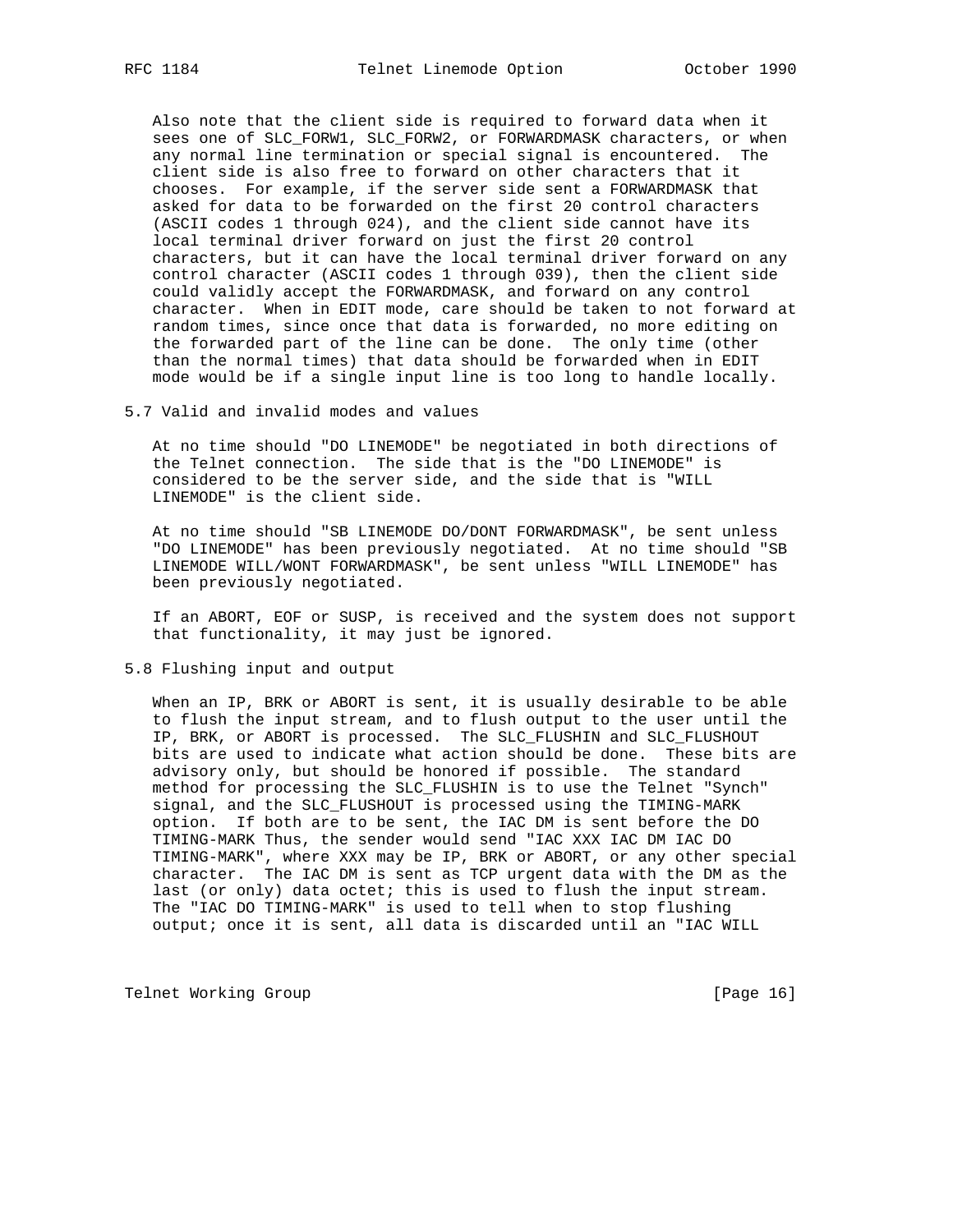TIMING-MARK" or an "IAC WONT TIMING-MARK" is received.

 Since the SLC\_FLUSHIN and SLC\_FLUSHOUT bit are only advisory, the user interface should provide a method so that the user can override the sending (or not sending) of the "Synch" and TIMING-MARK, but the default action should be to send them according to the SLC\_FLUSHIN and SLC\_FLUSHOUT bits.

 Whenever an IAC AO is received, a Synch must be returned. When ever a Synch is being processed, (by the TCP connection going into Urgent mode), all data must be discarded (but not Telnet commands!) until an IAC DM is found, and the connection goes out of Urgent mode. See RFC 854, "TELNET PROTOCOL SPECIFICATION", for a complete description of the Synch signal.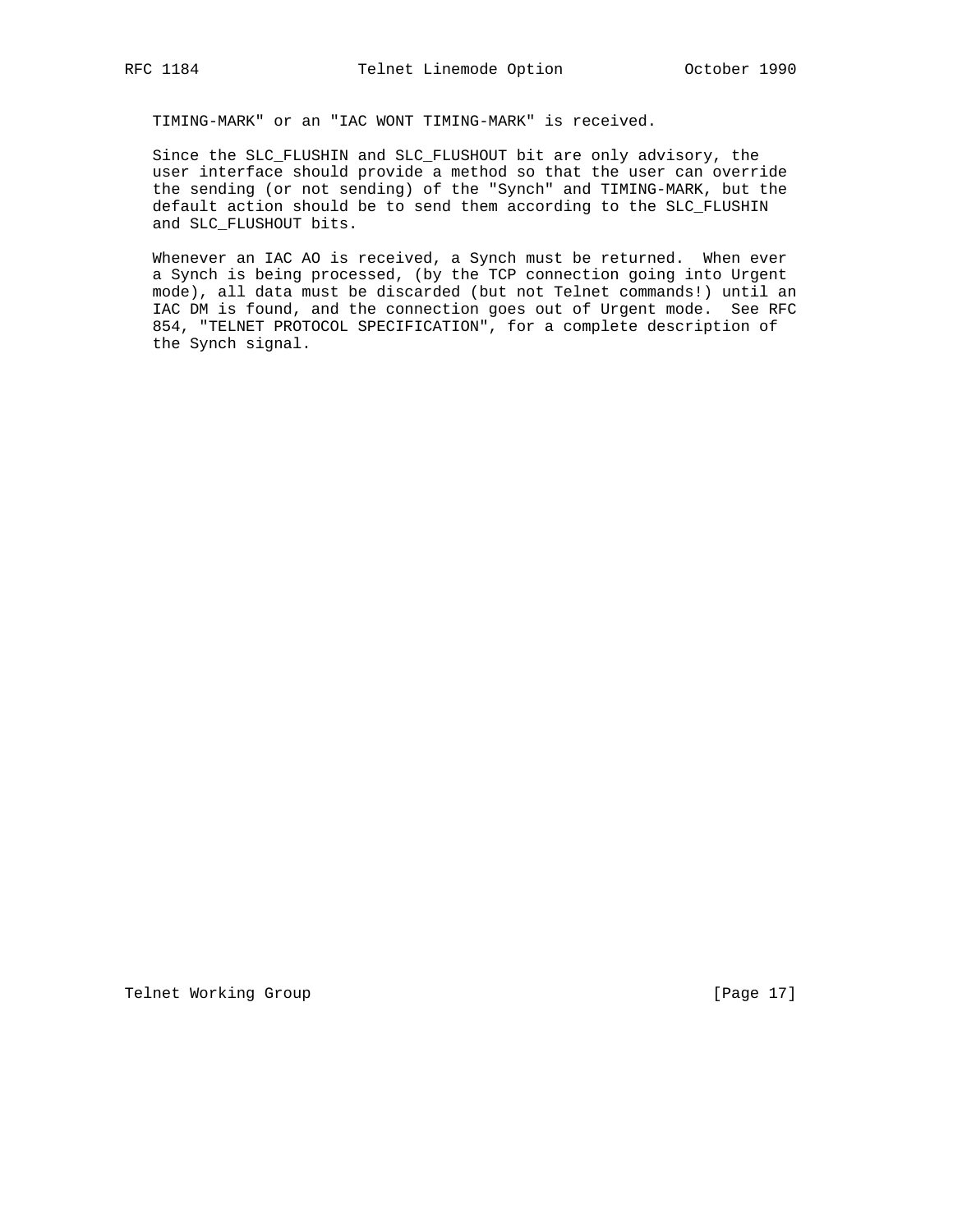#### 5.9 State diagram for SLC



Flags: ACK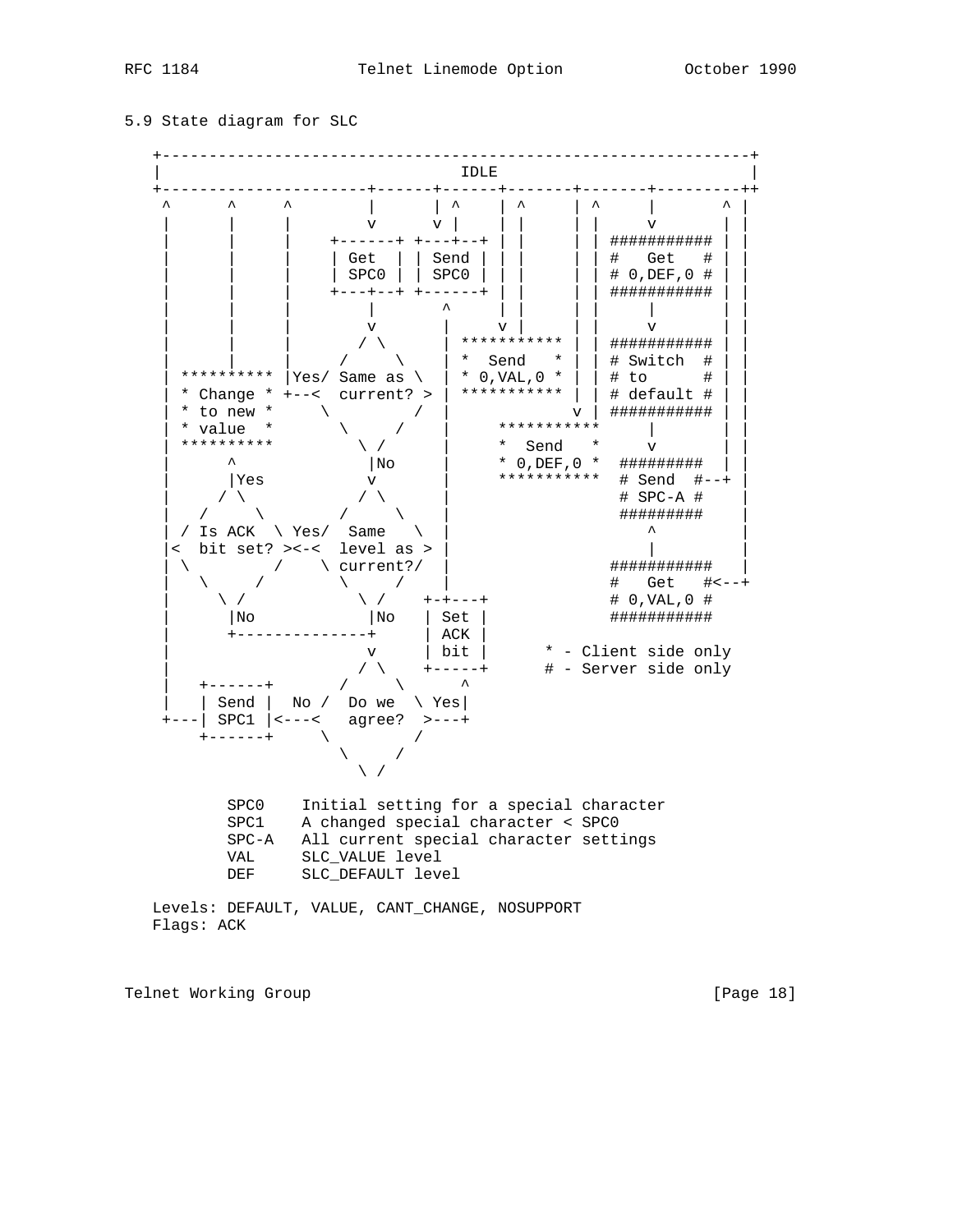| Receive               | Response                                                                 |
|-----------------------|--------------------------------------------------------------------------|
|                       |                                                                          |
| f, SLC DEFAULT, x     | f, SLC VALUE, v<br>f, SLC CANTCHANGE, v<br>f, SLC NOSUPPORT, x           |
| f, SLC VALUE, v       | f, SLC_ACK   SLC_VALUE, v<br>f, SLC CANTCHANGE, w<br>f, SLC NOSUPPORT, x |
| f, SLC CANTCHANGE, v  | f, SLC_ACK   SLC_CANTCHANGE, v<br>f, SLC NOSUPPORT, x                    |
| f, SLC NOSUPPORT, x   | f, SLC_ACK   SLC_NOSUPPORT, x                                            |
| $x$ , SLC_ACK $x$ , x | no response                                                              |

5.10 Examples of a connection

 In these examples, the symbolic names are used rather than the actual values, to make them readable. When two or more symbolic names are joined by a  $\vert$ , it means that the actual value will be the logical "or" of the values of the symbolic names. In the interest of clarity, for these examples the leading IAC and IAC SB sequences, and the trailing IAC SE sequences have been omitted. Also, the SLC\_ prefix has been left off where ever it would normally occur.

#### CLIENT SERVER

 DO TOGGLE-FLOW-CONTROL DO LINEMODE

 WILL TOGGLE-FLOW-CONTROL WILL LINEMODE [ Subnegotiation may now proceed in both directions. The client sends of the list of special characters. ] LINEMODE SLC SYNCH DEFAULT 0 IP VALUE|FLUSHIN|FLUSHOUT 3 AO VALUE 15 AYT DEFAULT 0 ABORT VALUE|FLUSHIN|FLUSHOUT 28 EOF VALUE 4 SUSP VALUE|FLUSHIN 26 EC VALUE 127 EL VALUE 21 EW VALUE 23 RP VALUE 18 LNEXT VALUE 22 XON VALUE 17 XOFF VALUE 19 [ Now that linemode is enabled, the server sets the initial mode, and acknowledges the special characters. ] LINEMODE MODE EDIT

> LINEMODE SLC SYNCH NOSUPPORT 0 IP VALUE|FLUSHIN|FLUSHOUT|ACK 3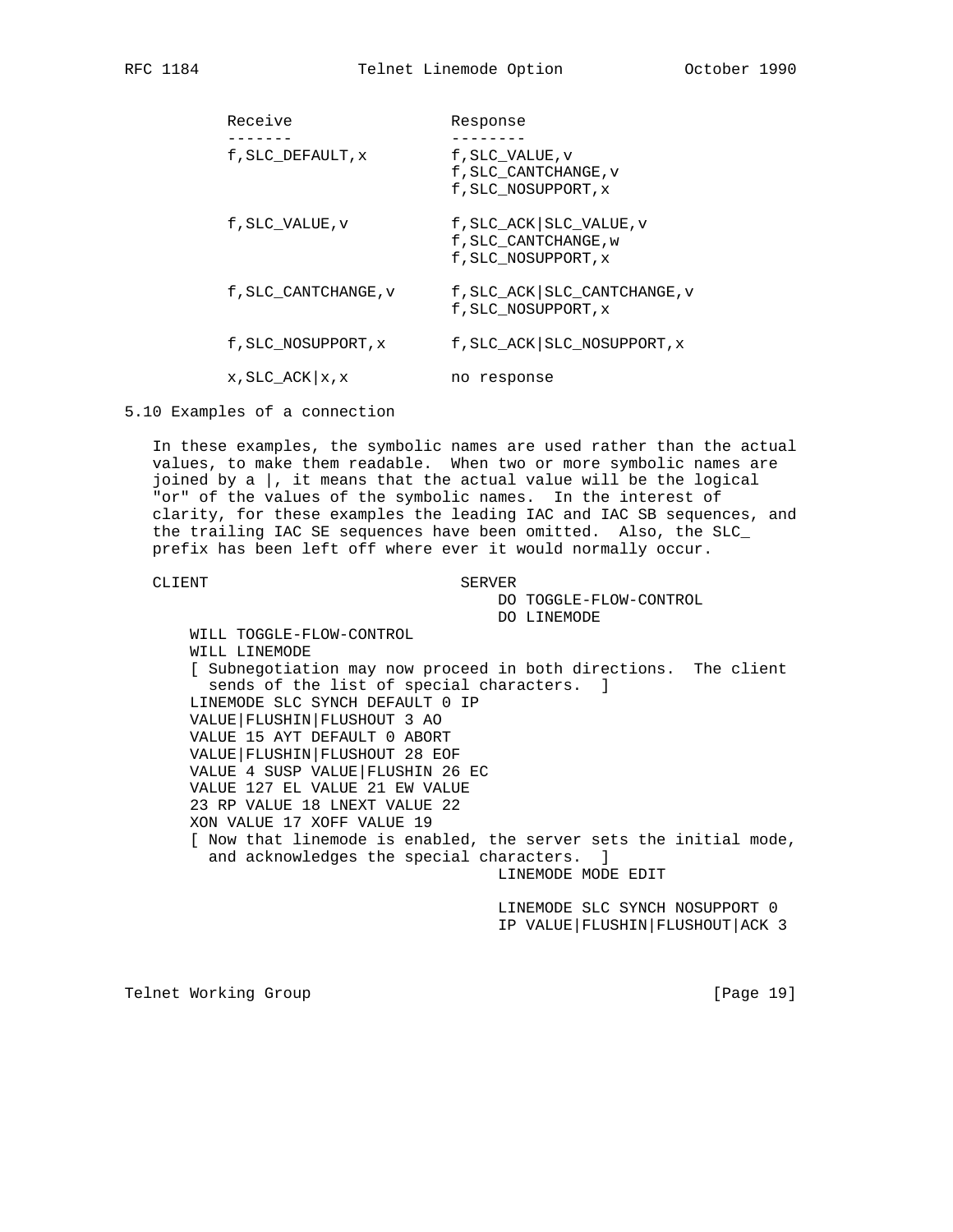AO NOSUPPORT 0 AYT NOSUPPORT 0 ABORT VALUE|FLUSHIN|FLUSHOUT|ACK 28 EOF VALUE|ACK 4 SUSP NOSUP- PORT 0 EC VALUE|ACK 127 EL VALUE|ACK 21 EW VALUE|ACK 23 RP VALUE|ACK 18 LNEXT VALUE|ACK 22 XON VALUE|ACK 17 XOFF VALUE|ACK 19 [ The client gets the mode and ack of the special characters, and acks the mode and any special characters that the server changed. ] LINEMODE MODE EDIT|MODE\_ACK LINEMODE SLC SYNCH NOSUPPORT|ACK 0 AO NOSUPPORT|ACK 0 AYT|ACK NOSUPPORT 0 SUSP NOSUPPORT|ACK 0 "Login:" "my\_account" [ Turn off echo to the user. ] WILL ECHO DO ECHO "Password:" "my\_password" [ Turn back on echo to the user. ] WONT ECHO DONT ECHO [ User does some stuff, and then runs an application that wants to use single character mode, doing its own echoing of characters, but keep signal trapping on. ] WILL ECHO DO ECHO LINEMODE MODE TRAPSIG LINEMODE MODE TRAPSIG|MODE\_ACK [ Application finishes ] WONT ECHO DONT ECHO LINEMODE MODE EDIT|TRAPSIG LINEMODE MODE EDIT|TRAPSIG|MODE\_ACK [ Another application, that wants full control of everything. ] WILL ECHO DO ECHO LINEMODE MODE 0 LINEMODE MODE 0|MODE\_ACK [ Application finishes ] WONT ECHO DONT ECHO LINEMODE MODE EDIT|TRAPSIG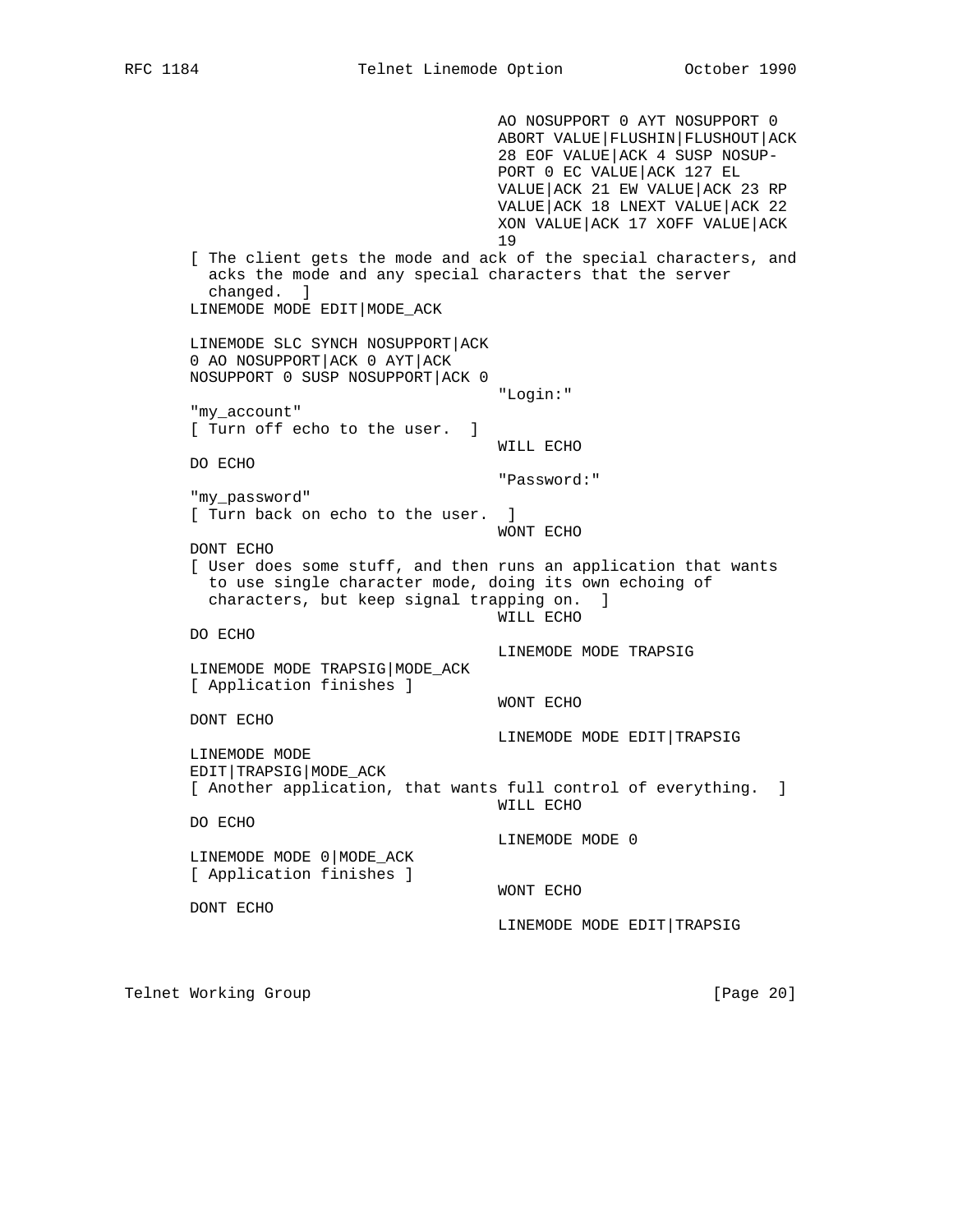LINEMODE MODE EDIT|TRAPSIG|MODE\_ACK [ The user changes his erase character to  $4$ H. ] LINEMODE SLC EC VALUE 8 LINEMODE SLC EC VALUE|ACK 8 [ The user decides to revert to all the original client side special characters. ] LINEMODE SLC SYNCH DEFAULT 0 IP VALUE|FLUSHIN|FLUSHOUT 3 AO VALUE 15 AYT DEFAULT 0 ABORT VALUE|FLUSHIN|FLUSHOUT 28 EOF VALUE 4 SUSP VALUE|FLUSHIN 26 EC VALUE 127 EL VALUE 21 EW VALUE 23 RP VALUE 18 LNEXT VALUE 22 XON VALUE 17 XOFF VALUE 19 LINEMODE SLC SYNCH NOSUPPORT 0 AO NOSUPPORT 15 AYT NOSUPPORT 0 SUSP NOSUPPORT|FLUSHIN 26 EC VALUE|ACK 127 EW VALUE|ACK 23 RP VALUE|ACK 18 LNEXT VALUE|ACK 22 XON VALUE|ACK 17 XOFF VALUE|ACK 19 LINEMODE SLC SYNCH NOSUPPORT|ACK 0 AO NOSUPPORT|ACK 15 AYT NOSUPPORT|ACK 0 SUSP NOSUPPORT|ACK|FLUSHIN 26 [ The user decides to import the remote sides default special characters. ] LINEMODE SLC 0 DEFAULT 0 LINEMODE SLC IP VALUE|FLUSHIN|FLUSHOUT 3 ABORT VALUE|FLUSHIN|FLUSHOUT 28 EOF VALUE 4 EC VALUE 127 EL VALUE 21 [ Since these are the same as the current local settings, no response is generated. ] [ This next example is what would happen if an editor was fired up, that wanted to let the client side do the echoing and buffering of characters, but did not want it to do any line editing, and only forward the data when got a control character. Note that we have preceded all the the 0377s in the forward mask with an IAC. ] LINEMODE MODE 0 LINEMODE DO FORWARDMASK IAC 0377 IAC 0377 IAC 0377 IAC 0377 0 0 0 0 0 0 0 0 0 0 0 01 LINEMODE MODE 0 LINEMODE WILL FORWARDMASK [ Application runs to completion, and then things are to be set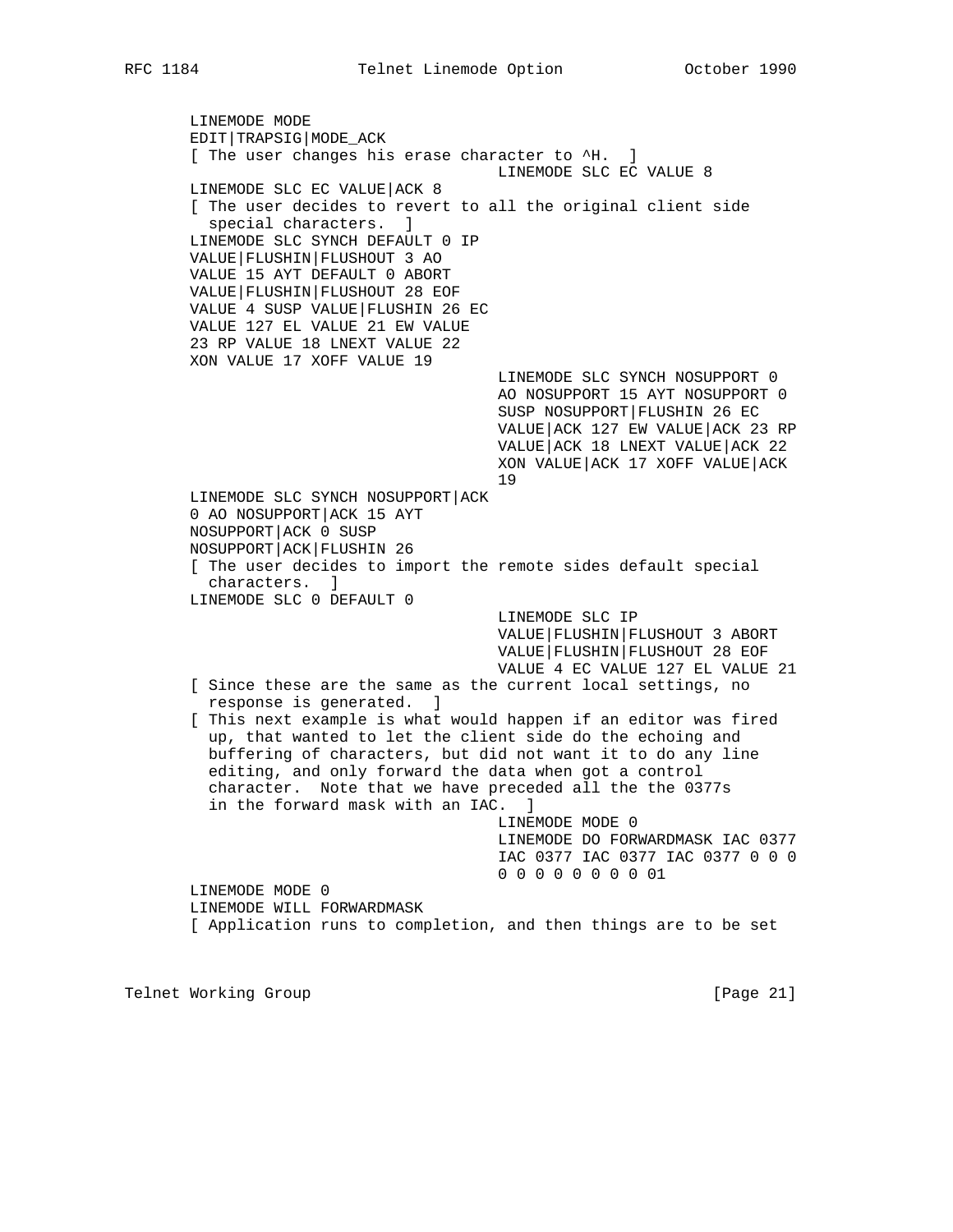back to what they were before. ]

 LINEMODE MODE EDIT|TRAPSIG LINEMODE DONT FORWARDMASK

LINEMODE MODE EDIT TRAPSIG LINEMODE WONT FORWARDMASK

6. Other Telnet options and RFCs

 The following is a list of RFCs for various Telnet options that should be supported along with LINEMODE.

- 1. Postel, J. and Reynolds, J., "TELNET PROTOCOL SPECIFICATION", RFC 854, ISI, May 1983.
- 2. Postel, J. and Reynolds, J., "TELNET OPTION SPECIFICATIONS", RFC 855, ISI, May 1983.
- 3. Postel, J. and Reynolds, J., "TELNET BINARY TRANSMISSION", RFC 856, ISI, May 1983.
- 4. Postel, J. and Reynolds, J., "TELNET ECHO OPTION", RFC 857, ISI, May 1983.
- 5. Postel, J. and Reynolds, J., "TELNET SUPRESS GO AHEAD OPTION", RFC 858, ISI, May 1983.
- 6. Postel, J. and Reynolds, J., "TELNET TIMING MARK OPTION", RFC 860, ISI, May 1983.
- 7. VanBokkeln, J., "Telnet Terminal-Type Option", RFC 1091, FTP Software, Inc., February 1989.
- 8. Waitzman, D., "Telnet Window Size Option", RFC 1073, BBN STC, October 1988.
- 9. Hedrick, C., "Telnet Remote Flow Control Option", RFC 1080, Rutgers University, November, 1988.
- 10. Hedrick, C., "Telnet Terminal Speed Option", RFC 1079, Rutgers University, December, 1988.

 The following is a list of RFCs that need not be supported for LINEMODE, but which would enhance any TELNET implementation.

- 11. Postel, J. and Reynolds, J., "TELNET STATUS OPTION", RFC 859, ISI, May 1983.
- 12. Postel, J. and Reynolds, J., "TELNET END OF RECORD OPTION",